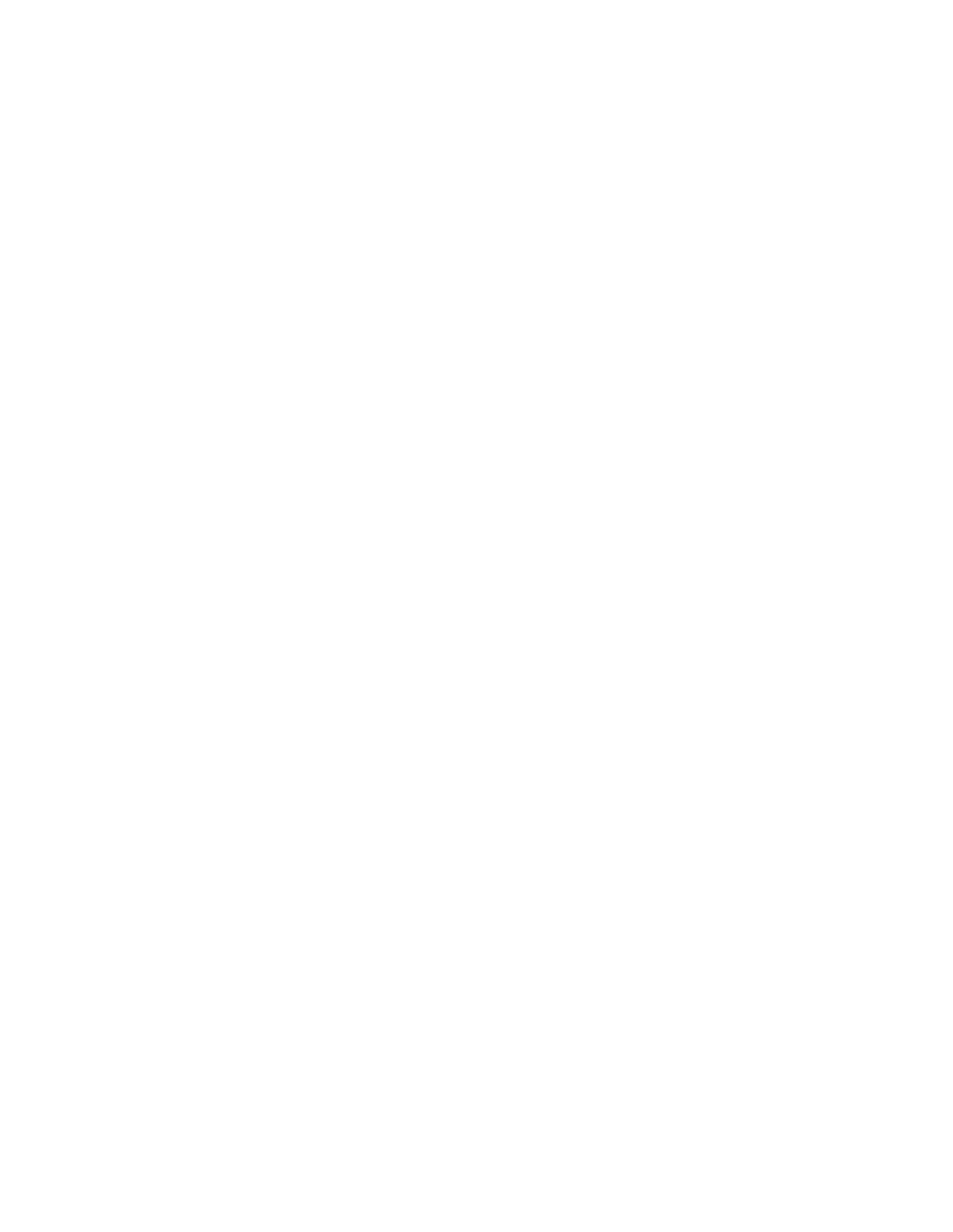| $\mathbf{1}$   |                                                                               | $\mathbf{1}$   |
|----------------|-------------------------------------------------------------------------------|----------------|
| 1.1            |                                                                               | $\overline{2}$ |
| 2              |                                                                               | $\overline{3}$ |
| 2.1            |                                                                               | 3              |
| 2.2            |                                                                               | 6              |
| 2.3            | Work To-Date $\ldots \ldots \ldots \ldots \ldots \ldots \ldots \ldots \ldots$ | 7              |
| 2.4            |                                                                               | 9              |
| 2.4.1          |                                                                               | 9              |
| 2.5            | Dialect Distances and Gravity                                                 | 12             |
| 3              |                                                                               | 15             |
| 3.1            |                                                                               | 15             |
| 3.2            |                                                                               | 17             |
| 3.3            |                                                                               | 19             |
| 3.4            |                                                                               | 20             |
| 3.5            |                                                                               | 20             |
| $\overline{4}$ |                                                                               | 21             |
| 4.1            |                                                                               | 21             |
| 4.2            |                                                                               | 22             |
| 4.3            |                                                                               | 23             |
| 4.4            |                                                                               | 24             |
| 5              |                                                                               | 24             |
| 5.1            |                                                                               | 26             |
| 5.2            |                                                                               | 28             |
| <b>Notes</b>   |                                                                               | 29             |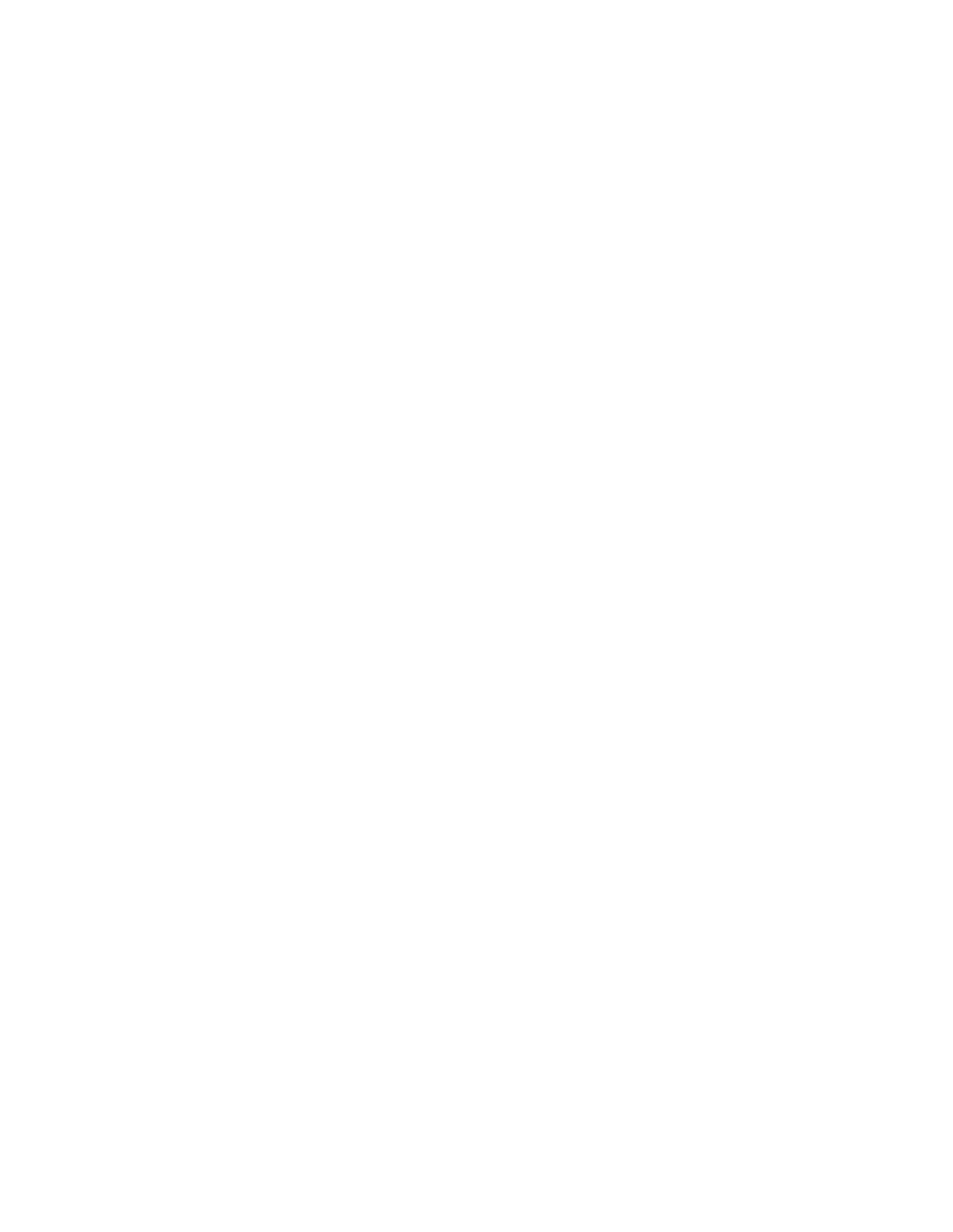### <span id="page-4-0"></span>1. Introduction

The oldest branch of dialectology is the study of what is today often referred to as "dialect geography", i.e. the study of the geographical distribution of language varieties, as opposed to the study of many other relations between language varieties and external conditioning factors, such as social class, age, and sex. While it is clear that geography has a massive influence on the distribution of language varieties, and that closer varieties are normally more linguistically alike than more distant ones, still there have been surprisingly few attempts to examine these relationships with an eye toward more general formulations.

[Trudgill](#page-37-0) [\(1974\)](#page-37-0) is an honorable exception to this last generalization. Trudgill proceeds from the very plausible assumptions that closer dialects must influence each other most strongly, and that intensity of social contact is likely to determine the degree of influence. He shows how to tie these ideas together in a model which hypothesizes a gravity-like attraction between dialect varieties, where population is the analog to physical mass, and geographic distance plays its customary role. He adduces evidence in support of this view, relying on selected dialect features.

Although we wish to contribute to the understanding of the general principles underlying the geographic distribution of linguistic variation, we structure our paper as a test of the very specific gravity hypothesis advanced by Trudgill, according it the attention we feel it deserves as an early attempt at a general formulation of the the principles of how geography influences variation.

Dialectometry provides the more general tools with which such relationships may be studied [\(Goebl,](#page-34-0) [1982,](#page-34-0) [1984;](#page-34-1) [Nerbonne and Kretzschmar,](#page-36-0) [2003\)](#page-36-0), and the present paper is an attempt to apply dialectometry to evaluate Trudgill's ideas more systematically. In fact it has been common to examine the dependence of dialect distance on geography from the earliest work on in dialecto-metry (Séguy, [1971;](#page-36-1) [Heeringa and Nerbonne,](#page-35-0) [2002;](#page-35-0) [Gooskens,](#page-35-1) [2004\)](#page-35-1). There has been no systematic examination of Trudgill's gravity hypothesis from a dialectometric perspective, however.

In the current paper we expose Trudgill's fundamental ideas to dialectometric examination. The following section presents Trudgill's ideas, their motivation and an overview of previous work. Section [3](#page-18-0) describes the experiment, including the data sources, and Section [4](#page-24-0) presents the results, which certainly do not provide confirmation for the importance of the role of gravity,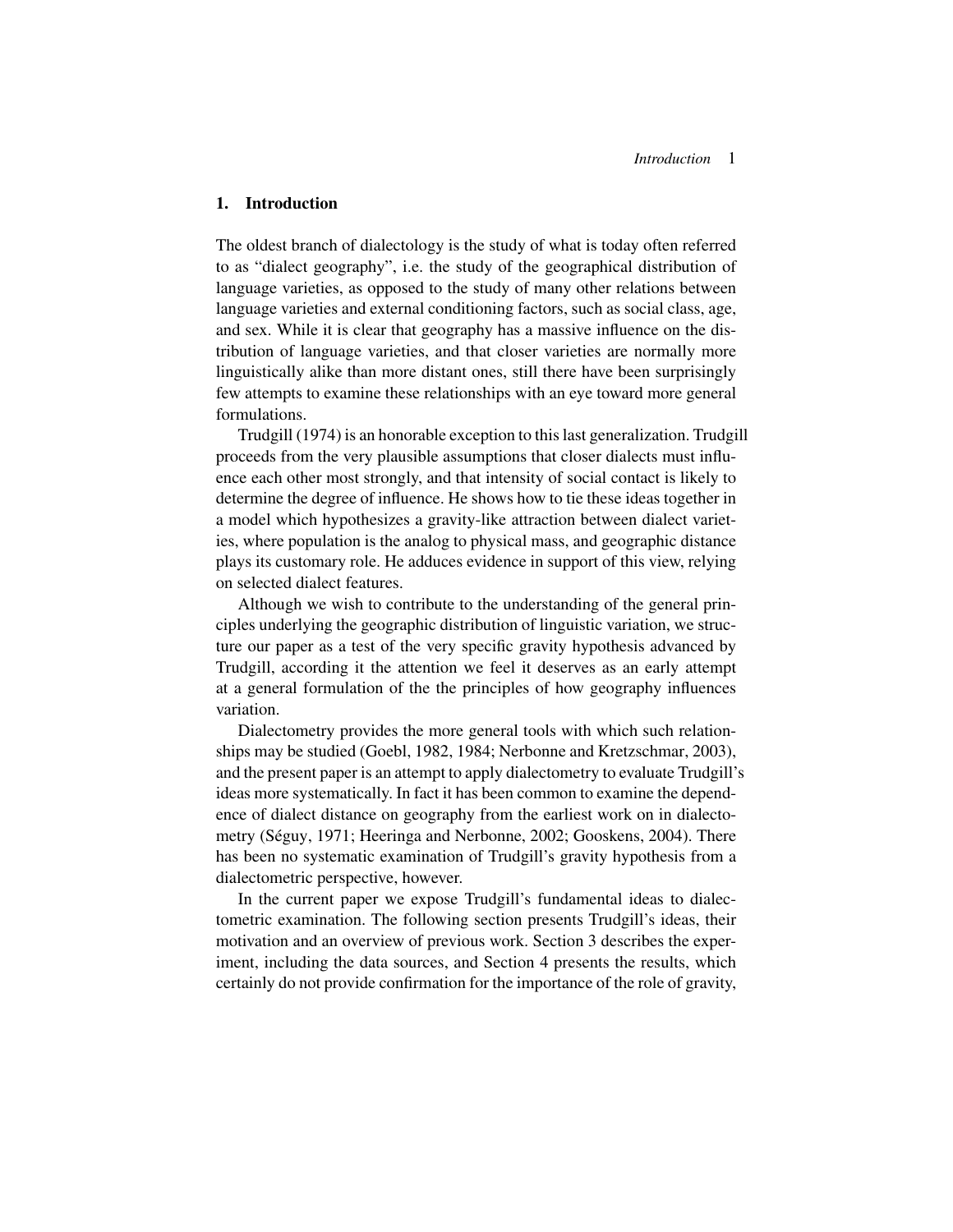or centripetal forces due to social interaction. The final section discusses these results, and suggests an interpretation which does not dismiss gravity, which after all, is theoretically well-founded, but which emphasizes that centrifugal forces, especially dialect differentiation, are more important.

### <span id="page-5-0"></span>1.1. Evidence for Diffusion

The primary goal of this paper is to contribute to the understanding of the geographic distribution of linguistic variation, and to argue that these distributions reflect the dynamics of linguistic diffusion. This argumentation effectively uses (aggregate) synchronic distributions as evidence of diachronic patterns of diffusion. We use aggregate distributions to compensate for the noisiness of individual distributions, and we shall suggest that earlier work on the diffusion of linguistic change has been blinded by too narrow a focus on individual changes.

This argumentation likewise summarizes our intended contribution to the reflection on evidence in linguistic theorizing. One the one hand we bring synchronic evidence to bear on diachronic issues, much in the same way that studies of "apparent time" in sociolinguistics do [\(Chambers,](#page-34-2) [1995\)](#page-34-2). While the latter sorts of studies aim to assay the passage of time by examining successive generations of speakers, we interpret the degree of geographic diffusion of changes as evidence of the temporal course of changes. We are likewise inspired by the demonstrations of astronomers that planetary systems are formed from material escaping from rapidly rotating stars rather than from the capture of large objects which happened to pass within the gravitational fields of stars. Crucial evidence for the former position is the fact that planetary systems function almost perfectly in a plane, a fact which would require independent explanation on the latter, "chance capture" view.

Our second intended contribution to the reflection on evidence is simpler. We need to observe a great deal of material if we are to study the principles underlying the geographic distribution of variation. If we restrict our attention to only a few examples, then we may be unfortunate enough to focus on atypical material, and we may be misled into proposing alternative mechanism when in fact geography is massively influential in channeling variation.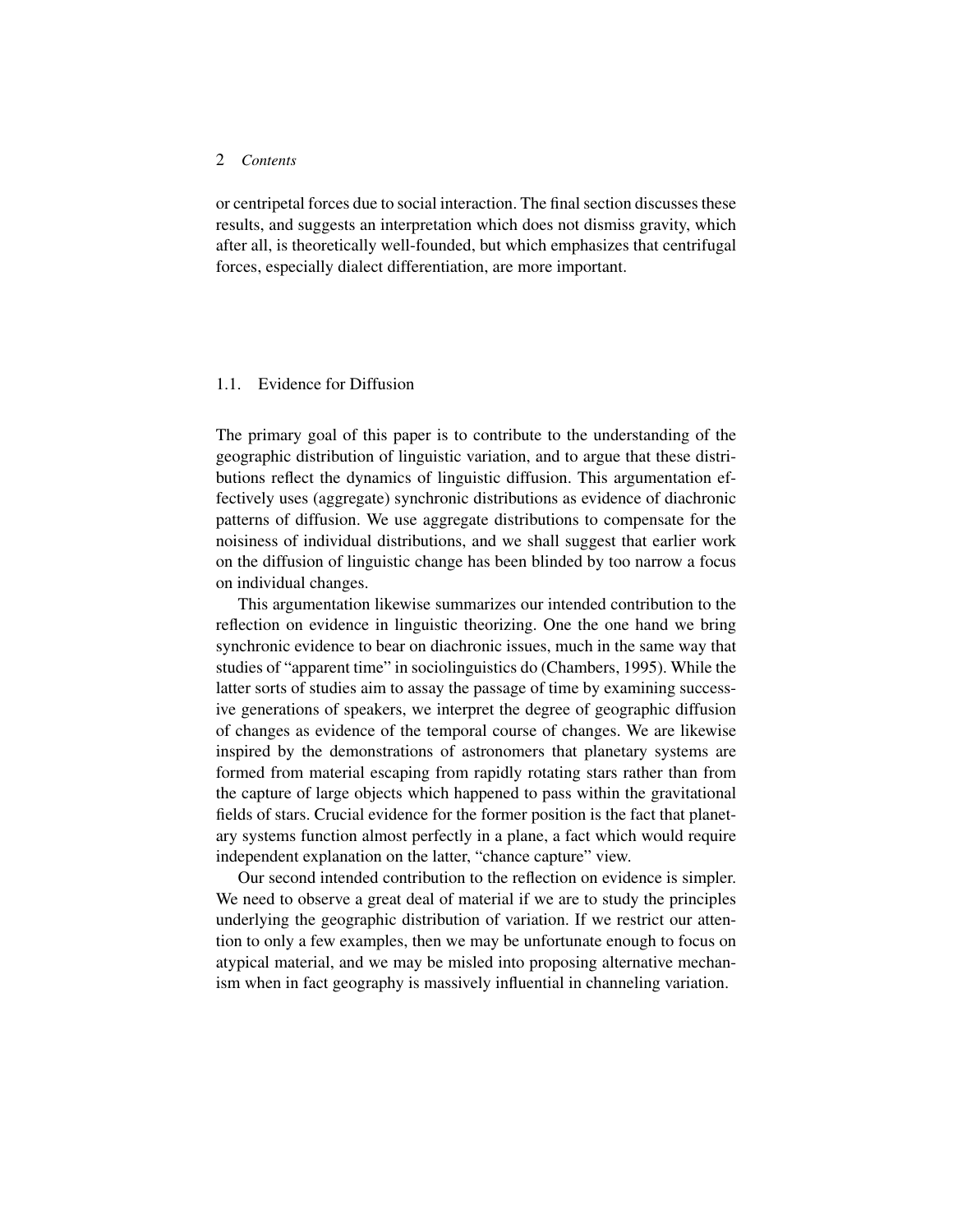### <span id="page-6-0"></span>2. Background

In this section we present, in turn, Trudgill's "gravity" theory of dialect dynamics, which might be seen as a reaction to the "wave" models of linguistic diffusion [\(Schmidt,](#page-36-2) [1872\)](#page-36-2), our own ideas on measuring the pronunciation distance between dialects, and the basic idea of testing the one via the other.

#### <span id="page-6-1"></span>2.1. Trudgill's Gravity Model

[Schmidt](#page-36-2) [\(1872\)](#page-36-2) introduced the idea that a given linguistic change might spread in waves from a center of innovation, an idea that is at the base of many models of the diffusion of linguistic change [\(Wolfram and Schilling-Estes,](#page-37-1) [2003,](#page-37-1) p.721). Peter Trudgill introduced an important refinement, suggesting the application of a GRAVITY MODEL, which had been used earlier in social geography, to questions of linguistic borrowing [Trudgill](#page-37-0) [\(1974\)](#page-37-0). In Trudgill's view linguistic innovations spread as if the driving forces were proximity and population size. In a typical case, an innovation spreads from a large population center directly to another intermediately sized one, often by-passing smaller, geographically intermediate sites. It then in turn spreads from the slightly smaller sites to yet smaller ones, and so on. It is as if each population center had its sphere of influence and that behavior within it is best studied with respect to the locally influential center.

The gravity model thus postulates that linguistic innovations do not simply radiate from a center, as they might in a pure version of the wave theory, but rather that they affect larger centers first, and from there spread to smaller ones, and so on. For this reason it is also referred to as a CASCADE model [\(Labov,](#page-35-2) [2001,](#page-35-2) p.285): linguistic innovations proceed as water falling from larger pools to smaller ones. In particular, it should be possible for changes to "hurdle" immediate neighbors, instead of working only very locally.

The connection to physical gravity is suggested in Figure [1.](#page-7-0) In understanding the movement of heavenly bodies, it is best to concentrate on the nearest very massive body. Thus, even though the moon is affected by the sun's mass, its rotation is determined almost entirely by the much closer Earth. The physical theory of gravity accounts for this by postulating a force due to gravity which is inversely proportional to the square of the distance between bodies. In this way very distant bodies are predicted to have much less influence than nearby ones.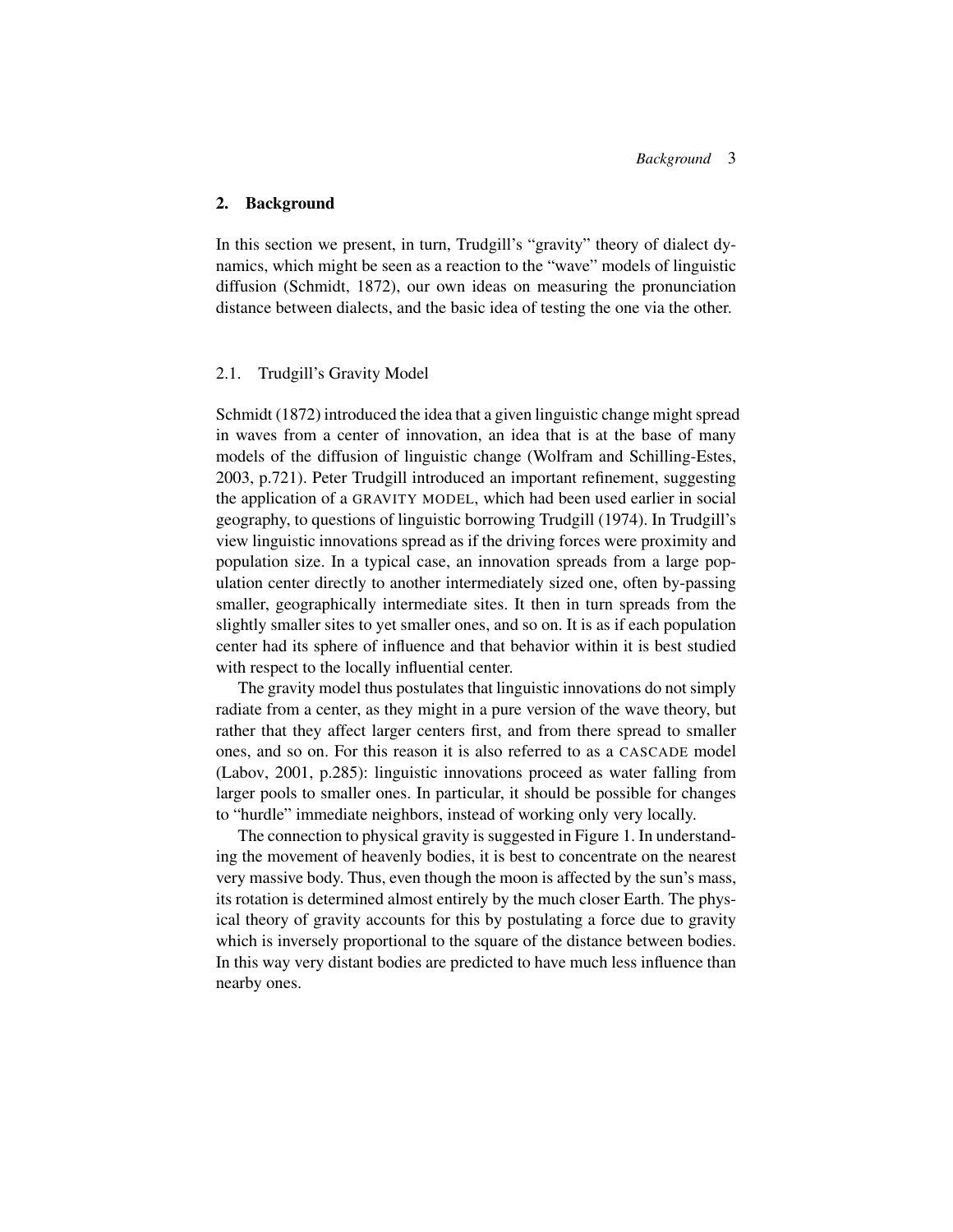

<span id="page-7-0"></span>*Figure 1.* According to the "gravity" model of linguistic dynamics, large population centers exert a force on smaller ones in proportion to the product of their populations, just as the presence of large heavenly bodies exerts a force on smaller ones in proportion to the product of their masses. Because distance likewise plays a role which diminishes quadratically, the most important influences are local ones. Thus, just as the Earth largely determines the behavior of the Moon, so will a local population center dominate within its own vicinity.

Social science uses of "gravity models" emphasize the importance of social contact and its role in suggesting and promoting the adoption of social and cultural innovations. Some of the phenomena studied by social geographers propagate spatially in a way that reflects their dependence on social contact. People generally adopt new styles of dress, new styles of housing and simple new technologies only after seeing others use them. Social contact is not merely a necessary condition for the spread of linguistic variants; contact frequency also determines the chance of adoption, and ultimately, spread. We should expect many, and perhaps very nearly all dialect variants similarly to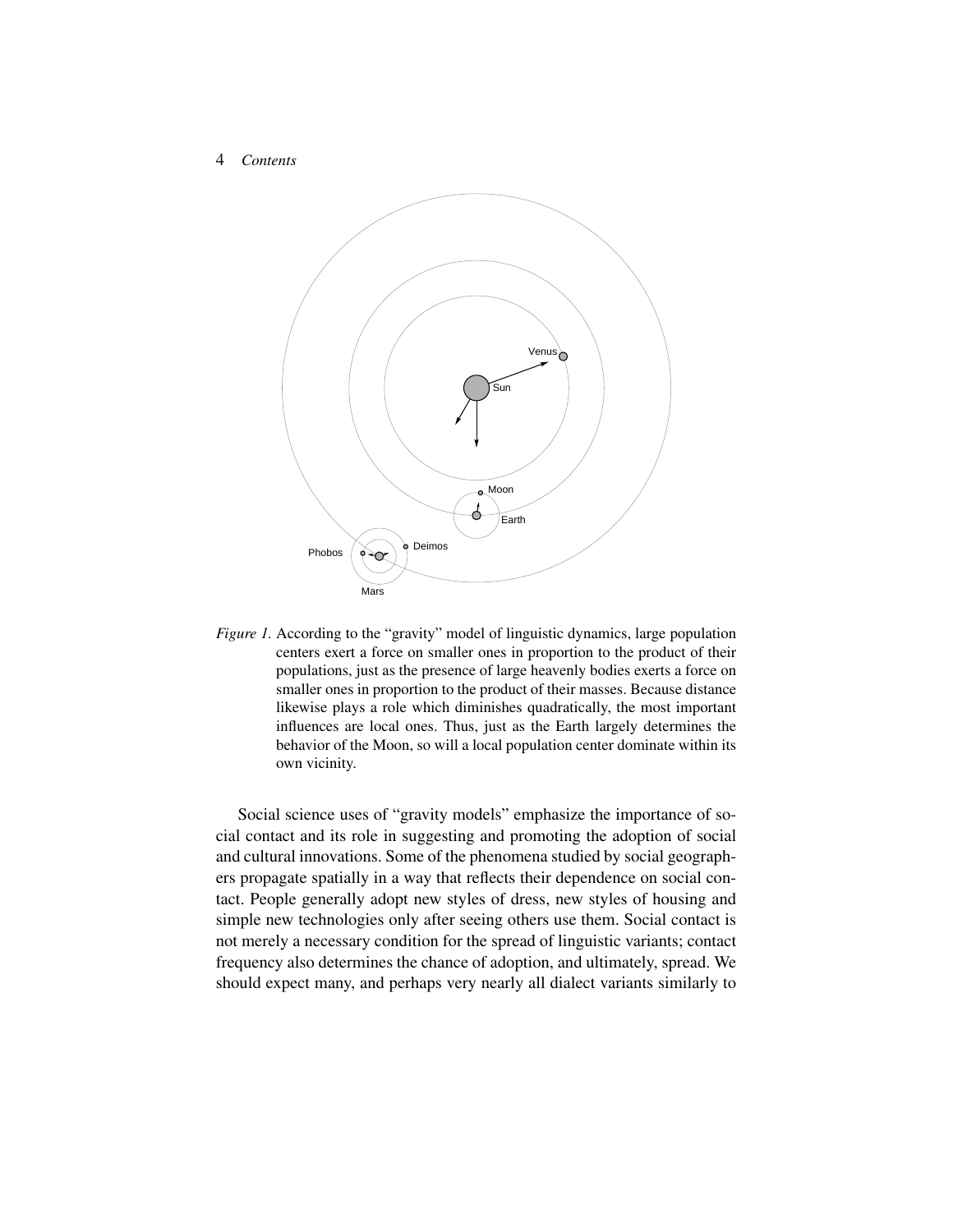require experience before they could be adopted, and it is also likely that the frequency of experience plays an important role.

### *Motivation*

<span id="page-8-0"></span>It is more than plausible that interaction with novel varieties disrupts customary speech habits and promotes the spread of novel linguistic variants. One indication of this plausibility is the readiness with which one interlocutor will adapt his speech to another's. We see adjustments within the time span of individual conversations, and there is evidence that lasting effects also obtain. We review these issues presently.

It has been noted in various subfields of linguistics that conversation partners regularly adjust their speech habits to "accommodate" each other's use of language. [Lewis](#page-36-3) [\(1979\)](#page-36-3) introduced a principle of accommodation in discourse analysis to account for the willingness of interlocutors to interpret each other charitably, even in the face of apparent infelicities. Language acquisition experts have noted that adults spontaneously simplify their speech in conversation with young children [\(Clark and Clark,](#page-34-3) [1977\)](#page-34-3), a phenomenon they refer to as "motherese" or "caretaker speech". Closer to home, students of dialect contact regularly note that speakers in multi-dialectal exchanges may temporarily adopt (some of) their conversation partner's dialect features [\(Giles,](#page-34-4) [1994\)](#page-34-4).

Of course, it is one thing to demonstrate a temporary accommodation to a conversation partner, and quite another to show that there are permanent effects of such accommodations either at the level of the idiolect (the speech habits of an individual) or at the level of the dialect (the speech habits common to a social or geographic group). [Trudgill](#page-37-2) [\(1986,](#page-37-2) Ch.1) presents an overview of what is known on the first topic, along with his own studies of Englishmen in the U.S., and it is quite clear that individuals do adjust their speech habits when they live in another dialect area for a considerable length of time. [Trudgill](#page-37-2) [\(1986,](#page-37-2) Ch.2-4) is then an extensive essay which establishes quite convincingly that dialects do borrow from one another following patterns which suggest a dependence on social contact, which in turn makes accommodation as a mechanism quite plausible.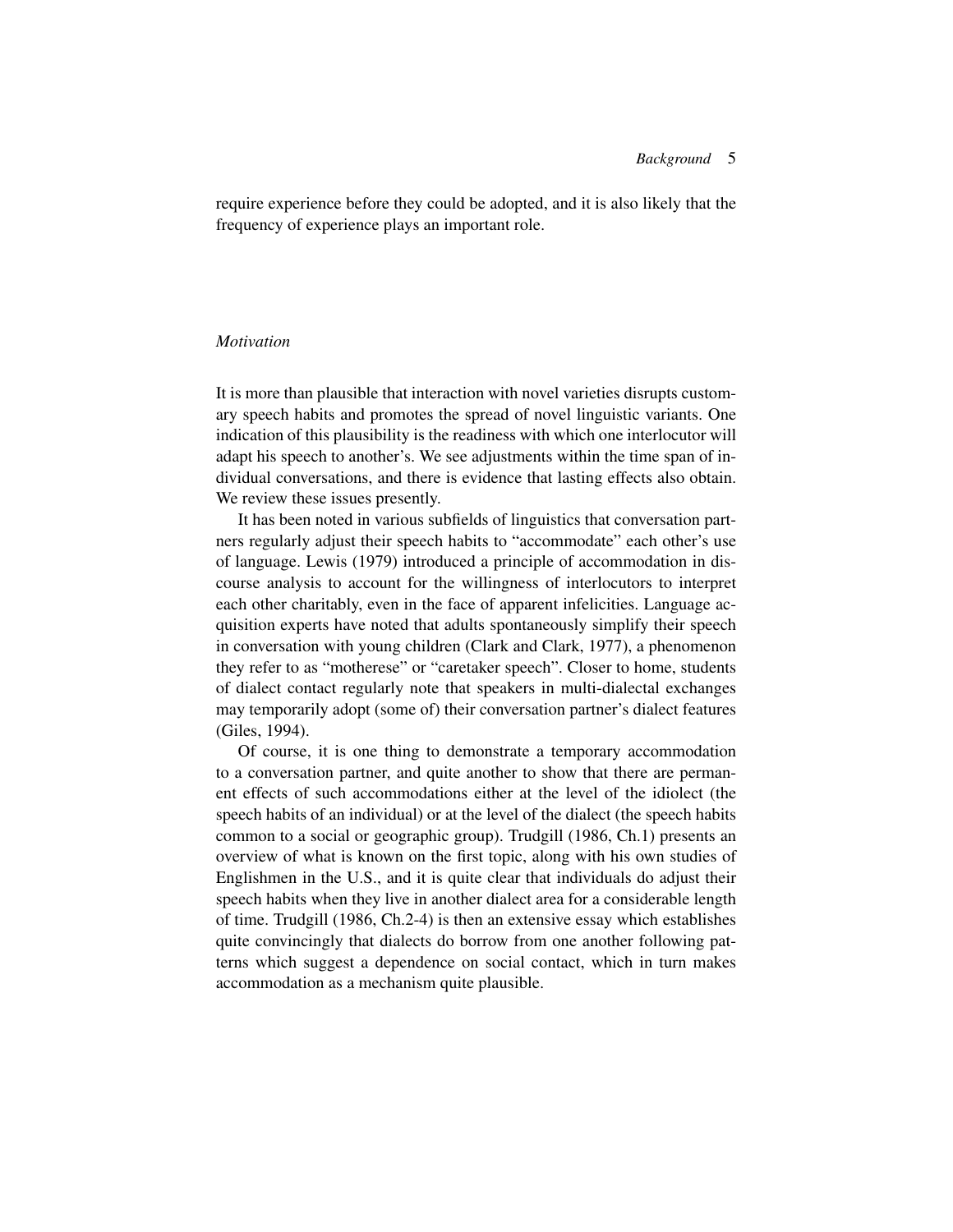#### <span id="page-9-0"></span>2.2. Formulation

If social contact promotes the transfer of features, then we should be able to quantify its overall effect on entire settlements—villages or towns. The overall effect on the varieties associated with settlements should depend on the numbers of individual contacts, which in turn depends on how far apart the settlements are. Distance impedes the chance of contact, so that the further apart the settlements, the less chance of contact. Trudgill takes this idea a step further and suggests that the contact should decline, not as a linear function of distance, but rather quadratically. This seems reasonable if we consider that the area within a given distance of a settlement also increases as a quadratic function of the distance. If we imagine a dialect speakers traveling randomly from a given place of residence, then the chance of traveling to a given point should also fall quadratically with the distance from the place of residence.

The size of the settlements clearly promotes the chance of contact, however. In fact, for two settlements of size  $P_1$  and  $P_2$ , the number of chances at social contact will rise with the product  $P_1 \cdot P_2$ , the number of pairs of people where the first person is from the first town, and the second from the second. Let us note that there is room for the incorporation of further factors here, including perhaps whether a town lay on a frequent trade or pilgrimage route, or whether it was a market center or seat of (local) government.

[Trudgill](#page-37-3) [\(1983,](#page-37-3) p.75) pulls these two factors together in a formula suggesting a linguistic counterpart to the law of gravitation:

$$
I_{ij} = s \cdot \frac{P_i P_j}{(d_{ij})^2}
$$

where  $I_{ij}$  represents the mutual influence of centers *i* and *j*,  $P_i$  is the population of center *i*, etc., and  $d_{ij}$  is the distance between *i* and *j*. *s* is a constant needed to allow for simple transformations, but it may be viewed as "variable expressing linguistic similarity".<sup>1</sup> We note that Trudgill's discussion makes it clear that he would allow that *s* differ, depending on the similarity of the varieties he was measuring. We shall not exploit this feature of his ideas which would indeed resist incorporation into the experiment below, but we shall take care to limit our study to fairly similar varieties. We return to this issue in Section [5](#page-27-1) below.

The formula thus encapsulates a view of how population size and geographical distance may influence dialect differences. As our discussion has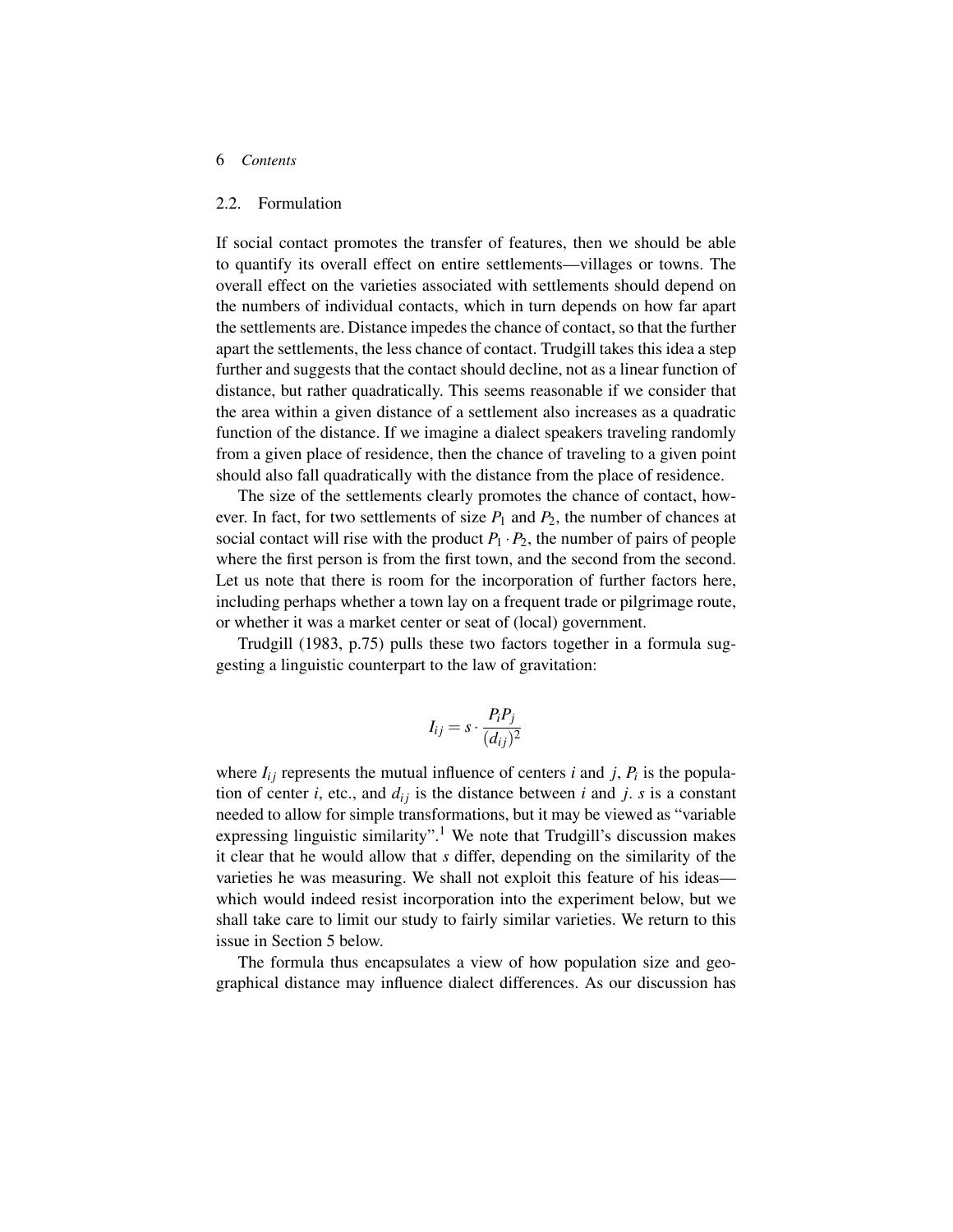tried to show, the view accords with the notions of accommodation discussed in Section [2.1.](#page-8-0) If the result of the formula is large, it means that center *i* has a high level of interaction with center *j*, meaning that we expect their dialects to influence one another a great deal.

It will be convenient to refer below to the two consequences of the gravity theory which we have emphasized thus far, viz., that interaction should correlate positively with the product of population settlement, and negatively with squared distance:

<span id="page-10-1"></span>
$$
I_{ij} = s \cdot \frac{P_i P_j}{(d_{ij})^2}
$$
  
\n
$$
I_{ij} \propto P_i P_j
$$
  
\n
$$
I_{ij} \propto 1/d_{ij}^2
$$
  
\n
$$
I_{ij} \propto -d_{ij}^2
$$
\n(1)

#### <span id="page-10-0"></span>2.3. Work To-Date

[Trudgill](#page-37-0) [\(1974,](#page-37-0) 225ff) examines different pronunciations of the phoneme /æ/ in southern Norway, showing that pronunciations in sites closest to Larvik, a local population center, also most closely resembled it. He chose this pronunciation because it was changing at the time the data was collected. In this way he obtained a view of a change in progress, which, indeed accorded with the predictions of the gravity model.

[Callary](#page-34-5) [\(1975\)](#page-34-5) noted a strong correlation between the height of /æ/ in Illinois speakers with the size of the city or town those speakers came from. The more urban the speaker's background, the higher the vowel pronunciation. He noted that this is an exception to the predictions of the wave theory and specifically suggested Trudgill's gravity model as a potential explanation (p. 168).

[Trudgill](#page-37-2) [\(1986\)](#page-37-2) establishes intimate borrowing in a number of ways, including especially an extensive survey of the relevant literature and also several quantitative studies of individual dialect features (e.g. pp. 42,64,111), but there seems to have been no attempt to generalize over a number of features to examine whether geographically proximate varieties in general become more similar over time. This work was not specifically presented as an investigation of the gravity model, but it reaffirms the plausibility of the underlying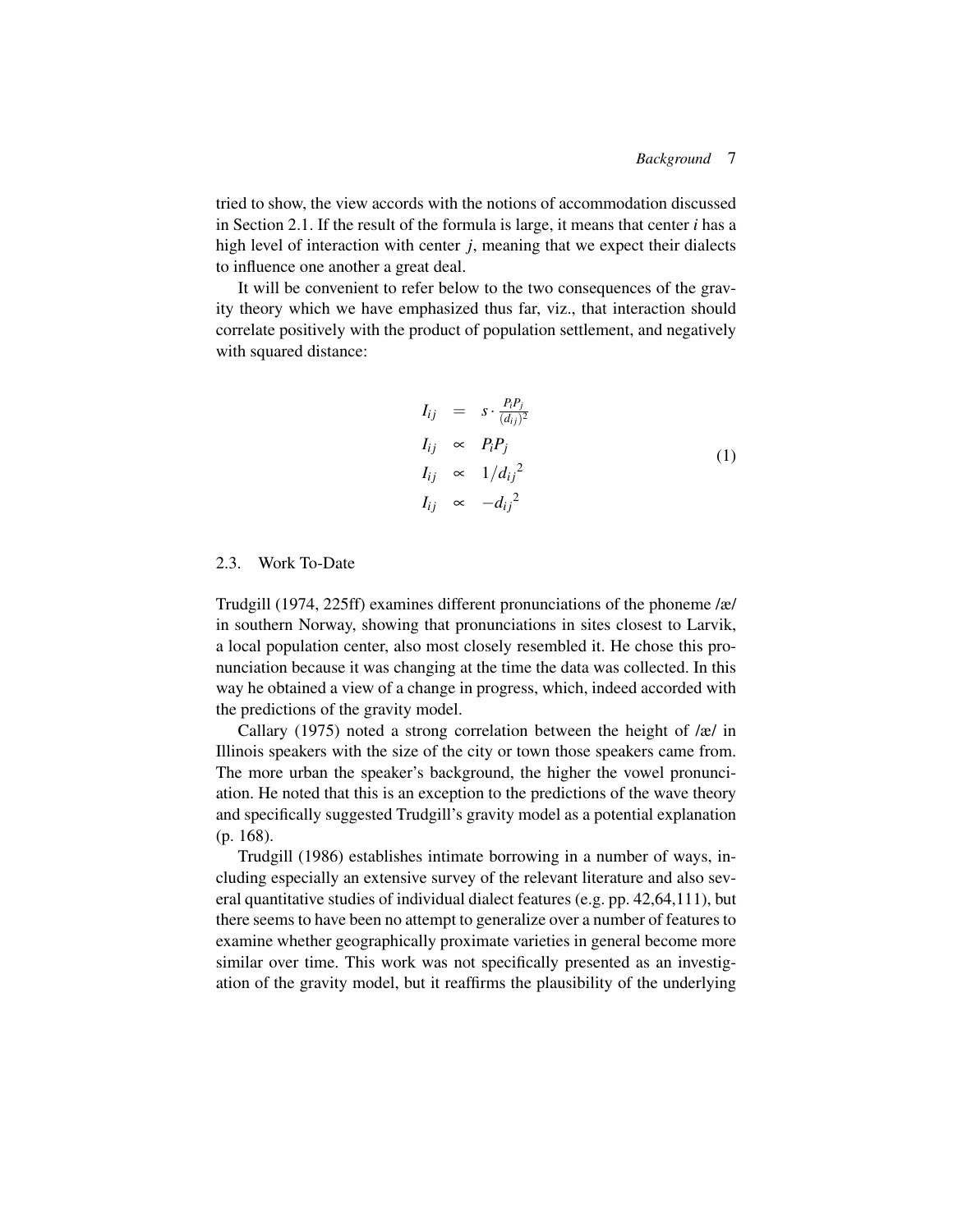assumption that social contact is an important factor leading to the acceptance of change.

[Bailey et al.](#page-34-6) [\(1993\)](#page-34-6) and [Wikle and Bailey](#page-37-4) [\(1997\)](#page-37-4) investigate several ongoing changes in Oklahoman varieties, concluding that while several, indeed most, follow the direction of spread from larger to smaller settlements, important exceptions actually *reversed* the trend. They show that inchoative *fixin' to* has spread from rural to urban areas, demonstrating that this direction is also possible. They attribute the reversal to the prestige ascribed to the use of this form.

[Boberg](#page-34-7) [\(2000\)](#page-34-7) examines the degree to which the gravity model can account for diffusion across the U.S.-Canada border and concludes that it has relatively little predictive power. In particular, he shows that Windsor, Ontario, which is immediately adjacent to the U.S. border, and to the large population center of Detroit, is no more "American" in its pronunciation than Toronto. He suggests that the border might need to be included in the spatial model, but does not attempt to present a more refined model, and agrees with Bailey et al. (1993) that subjective elements of prestige require attention.

[Horvath and Horvath](#page-35-3) [\(2001\)](#page-35-3) examine /l/ vocalization in Australian and New Zealand English, which they demonstrate to be a change in progress by showing that it is universally more frequent in younger speakers as compared to older ones. They conclude, however, that "a gravity model [...] does not account for the diffusion of /l/ vocalization." They suggest that this reflects an oversimplification of the model, which attributes diffusion to spatial effects without allowing that specific *places* may differ in their spatial properties.

[Wolfram and Schilling-Estes](#page-37-1) [\(2003,](#page-37-1) p.732) report on a resisted change, an island off the coast of the American South which is not acquiescing in the widespread Southern U.S. change of /aɪ/ to /a/, which they attribute to the islanders' valuing it "as a marker of in-group identity".

In summary, research has not overwhelmingly vindicated Trudgill's postulation of a gravity-like effect in linguistic diffusion. There have been voices of affirmation, but even these have noted several counterexamples. Recent studies have almost all concluded that the influence of geography is exaggerated in gravity hypothesis, and that other factors have to be examined: We are very critical of these recent studies, and in particular of their conclusion that the influence of geography has been exaggerated. We show below that this influence is indeed massive.

Our quantitative analysis aims to contribute to this discussion in two ways. First, Trudgill's and others' studies might rely on fortuitously chosen features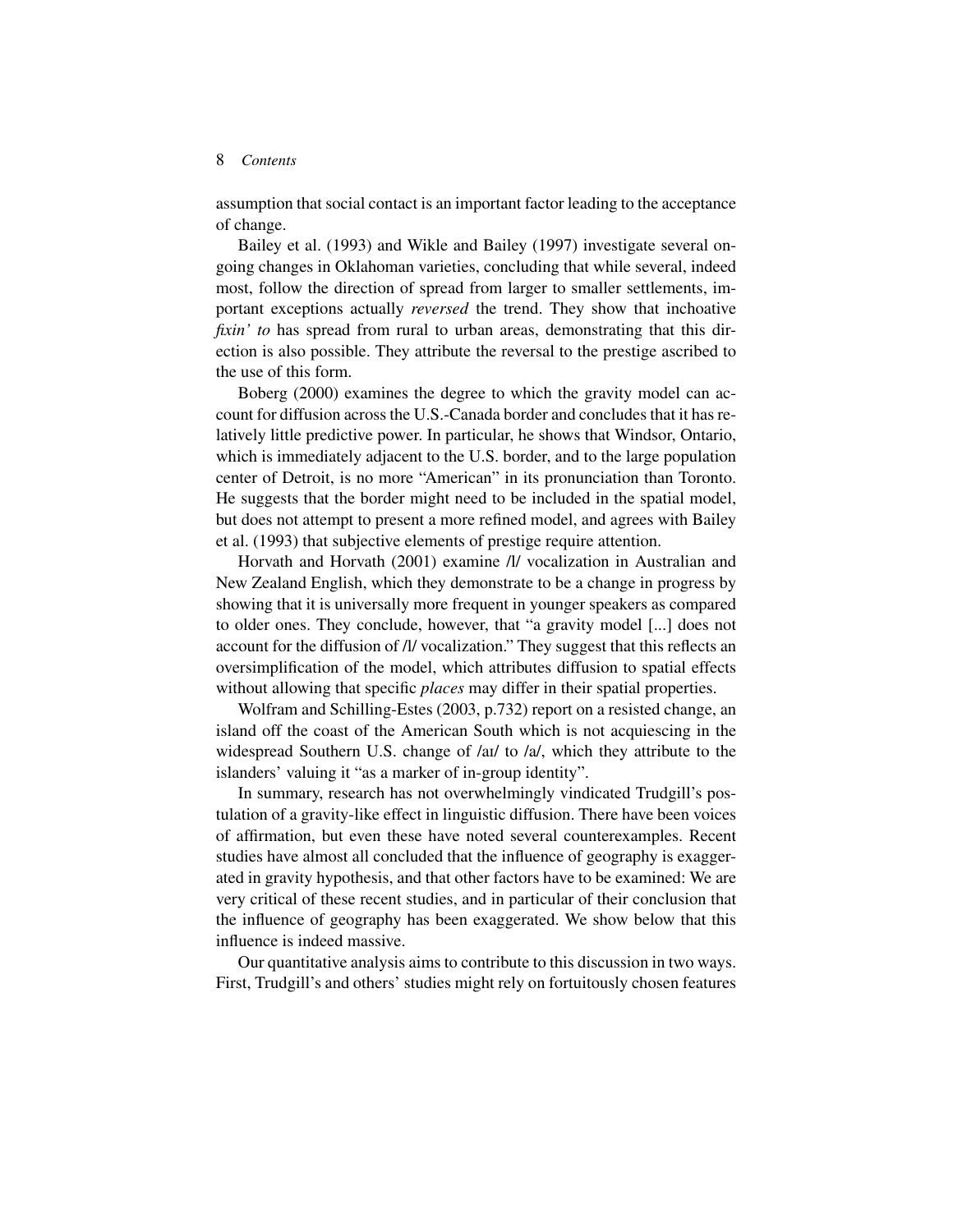which corroborate or contradict the lasting influence of accommodation, but which might be atypical. Since the *prima facie* case for contact-induced dialect change is strong, however, further investigation about its generality is warranted. By examining the influence of geography from a quantitatively, the present study attempts to aggregate a larger number of linguistic variables, and thus to examine Trudgill's ideas from a more general perspective. The present study thus seeks to investigate the influence of geography for a large range of linguistic features. Second, given quantitative tools, we believe we will be in a position to quantify the strength of geography's influence. This option is not available to those working on isolated linguistic features.

### <span id="page-12-0"></span>2.4. Dialect Distances

In our own work we have developed measures of the aggregate linguistic distance between varieties. We describe the method in this section.

There are several ways in which phoneticians have tried to measure the distance between two basic sounds, most of which are based on the description of sounds via a small  $(< 25$ ) number of features (see [Heeringa](#page-35-4) [\(2004\)](#page-35-4) for details). There is also a standard technique for the computational comparison of sequences, viz., Levenshtein distance, also known as (string) edit distance, and we combine these techniques.

### <span id="page-12-1"></span>*2.4.1. Segment Distances*

The phonetic segment distance measure we use in this paper is based on the comparison of spectrograms of sound segments. A spectrogram is a mapping from time and frequency to intensity and captures most of the information available to the human ear. We are attracted to using spectrograms as a basis for segment distance in order to avoid the problem of determining the appropriate relative contribution of the different phonetic features.<sup>2</sup> The spectrograms we used were made on the basis of recordings of the sounds of the International Phonetic Alphabet as pronounced by John Wells and Jill House on the cassette *The Sounds of the International Phonetic Alpha*bet from 1995.<sup>3</sup> The different sounds were isolated from the recordings and monotonized at the mean pitch of each of the two speakers with the program PRAAT.<sup>4</sup> Next, we deployed PRAAT to obtain a spectrogram for each sound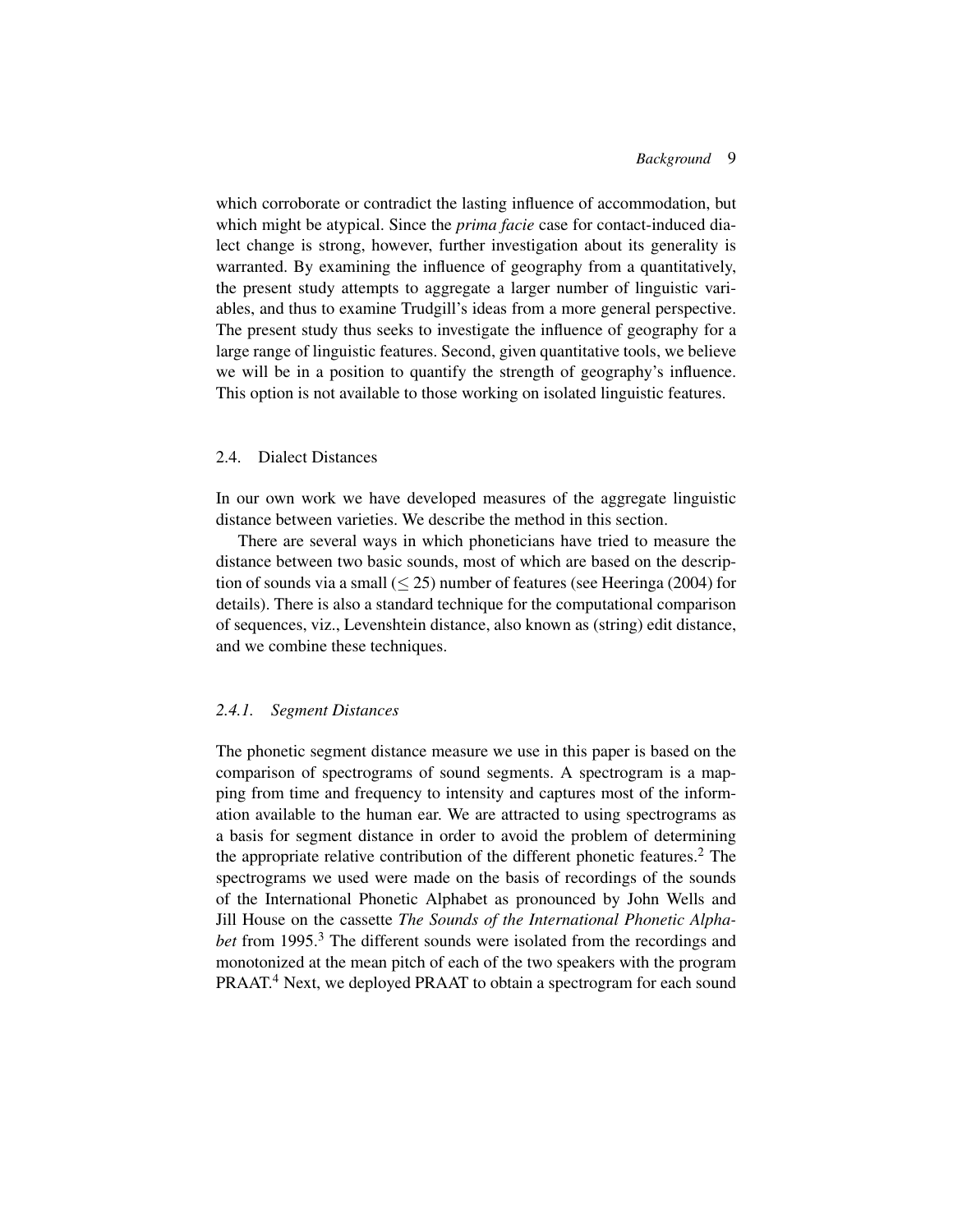|                       | <b>Operation</b>     | Cost              |
|-----------------------|----------------------|-------------------|
| æəftən <del>u</del> n |                      |                   |
| æftən <del>u</del> n  | delete ə             | $d(a,[})=0.99$    |
| æftərn <del>u</del> n | insert r             | $d([l,r)=0.95$    |
| æftərnun              | replace $[u]$ with u | $d([u],[u])=0.76$ |
| Total                 |                      | 2.70              |

<span id="page-13-0"></span>*Figure 2.* Levenshtein distance between two sequences is the least costly sum of costs needed to transform one string into another. The transformations shown here are associated with costs derived from spectrograms, i.e. the distance between the three-dimensional curves representing individual phonetic sounds. The pronunciations are from the *Linguistic Atlas of the Middle and South Atlantic States* (Kretzschmar et al. 1994).

using the so-called Barkfilter which is a perceptually oriented model. On the basis of the Barkfilter representation, segment distances were calculated as curve distances between the two spectrographic mappings. The precise way in which this was done is described extensively in [Heeringa](#page-35-4) [\(2004,](#page-35-4) pp.79– 119) and briefly in [Gooskens and Heeringa](#page-35-5) [\(2004\)](#page-35-5).

Because small differences in pronunciation may contribute inordinately to the perception of phonetic distance, we emphasize small differences by applying a logarithmic transformation to the curve distance obtained in the way described above. To avoid taking a logarithm of zero, we calculate a slightly modified quantity:

> *ln*(*distance*+1) *ln*(*maximum distance*+1)

We turn now to the Levenshtein distance, which may be regarded as a means of lifting the segment distances obtained thus far to the level of sequence distances. The basic idea behind Levenshtein distance is to imagine that one is rewriting one string into another. The rewriting is effected by basic operations, each of which is associated with a cost, as illustrated in Fig. [2.](#page-13-0)

The operations used were (i) the deletion of a single sound, (ii) the insertion of a single sound, and (iii) the substitution of one sound for another. We have experimented with other operations, but we have made no use of them for this work. The operation costs used in the procedures were those derived from the distance between spectrograms in a reference database as explained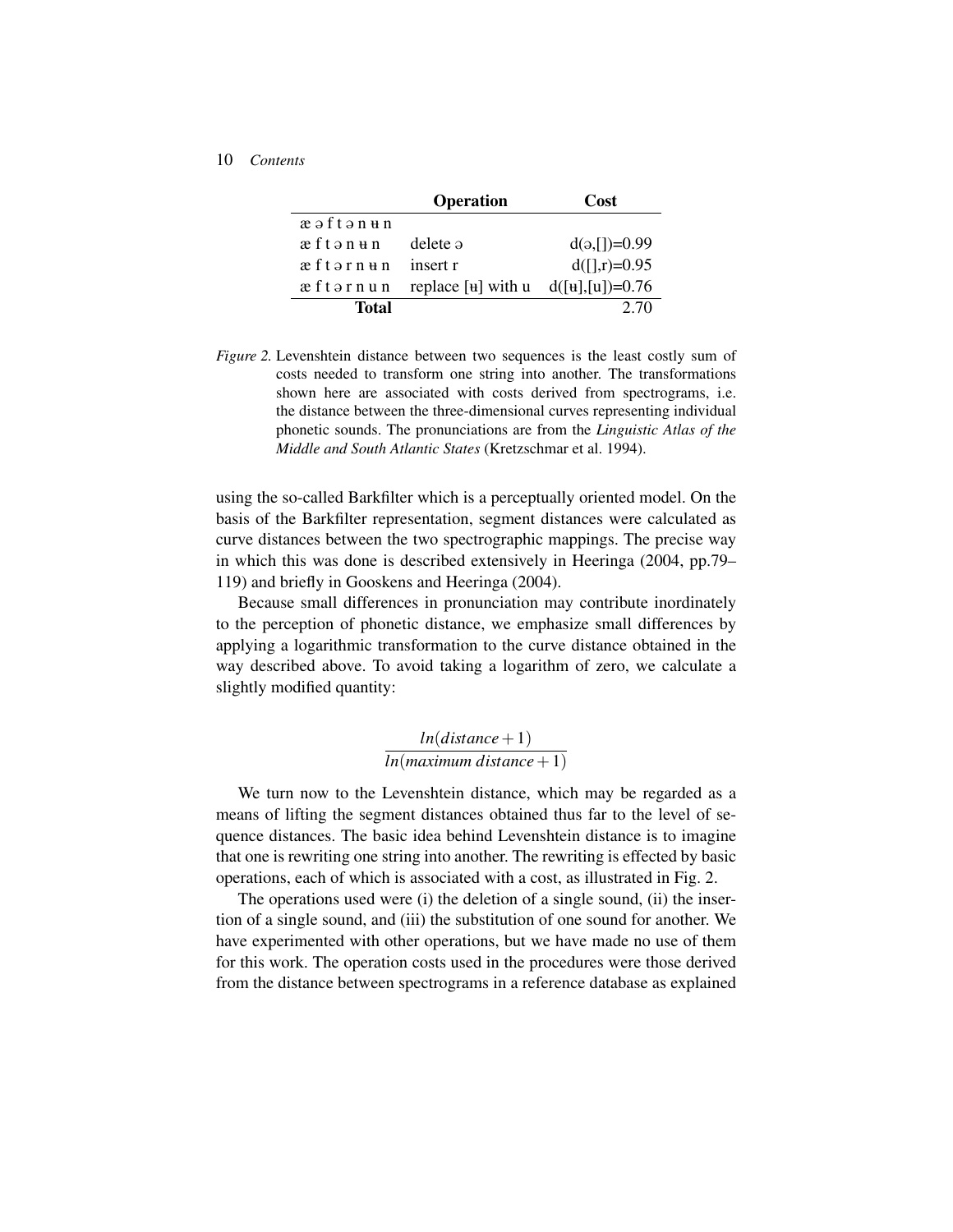above. They consist of the measure of the distance between the sounds (in the case of substitution), and the measure of the distance between a given sound and silence (in the case of insertions and deletions).

We insist on proper alignments in the application of edit distance by requiring in general that only vowels may match with vowels, only consonants with consonants, but allowing the exceptions that [j] and [w] may align with vowels, [i] and [u] with consonants, and central vowels (here effectively only the schwa) with sonorants. Thus the [i], [u], [j] and [w] align with anything, but otherwise vowel/consonant status is respected so that unlikely matches (e.g. a [p] with a [a]) are prevented.

Comparing pronunciations in this way, the distance between longer pronunciations will generally be greater than the distance between shorter pronunciations. The longer the pronunciation, the greater the chance for differences with respect to the corresponding pronunciation in another variety. Because we would prefer not to exaggerate the effects of sounds in longer words, we normalize the raw distances obtained by dividing the raw distance by the length of the longest alignment which gives the minimum cost. The longest alignment has the greatest number of matches. We illustrate this with an example:

| æ | $\Theta$                   | t | $\Theta$ | Ø    | n | Ħ    | n |
|---|----------------------------|---|----------|------|---|------|---|
| æ | $\boldsymbol{\varnothing}$ |   | f t ə    | r    | n | u    | n |
|   | 0.99                       |   |          | 0.95 |   | 0.76 |   |

The total cost of  $2.7(= 0.99 + 0.95 + 0.76)$  is now divided by the length of 9. One important advantage of this procedure is that word distances are now expressed as percentages of a potential maximum. In the case above we obtain a word distance of 0.3 or 30%.

Our varietal comparisons are made on the basis of 125 words, yielding 125 word distances per pair of varieties. We assay the distance between the varieties to be the mean distance in our 125-element sample. Since word distances are expressed as percentages, mean varietal distances are also percentages. All the distances between the 52 Low Saxon varieties are then arranged in a  $52 \times 52$  matrix.

If we apply a Levenshtein procedure to about 100 words from several hundred field work sites, the result may be shown to verify the idea of dialect areas as used in traditional dialectology [Nerbonne et al.](#page-36-4) [\(1999\)](#page-36-4). These may be reconstructed via clustering techniques, but also via the statistically more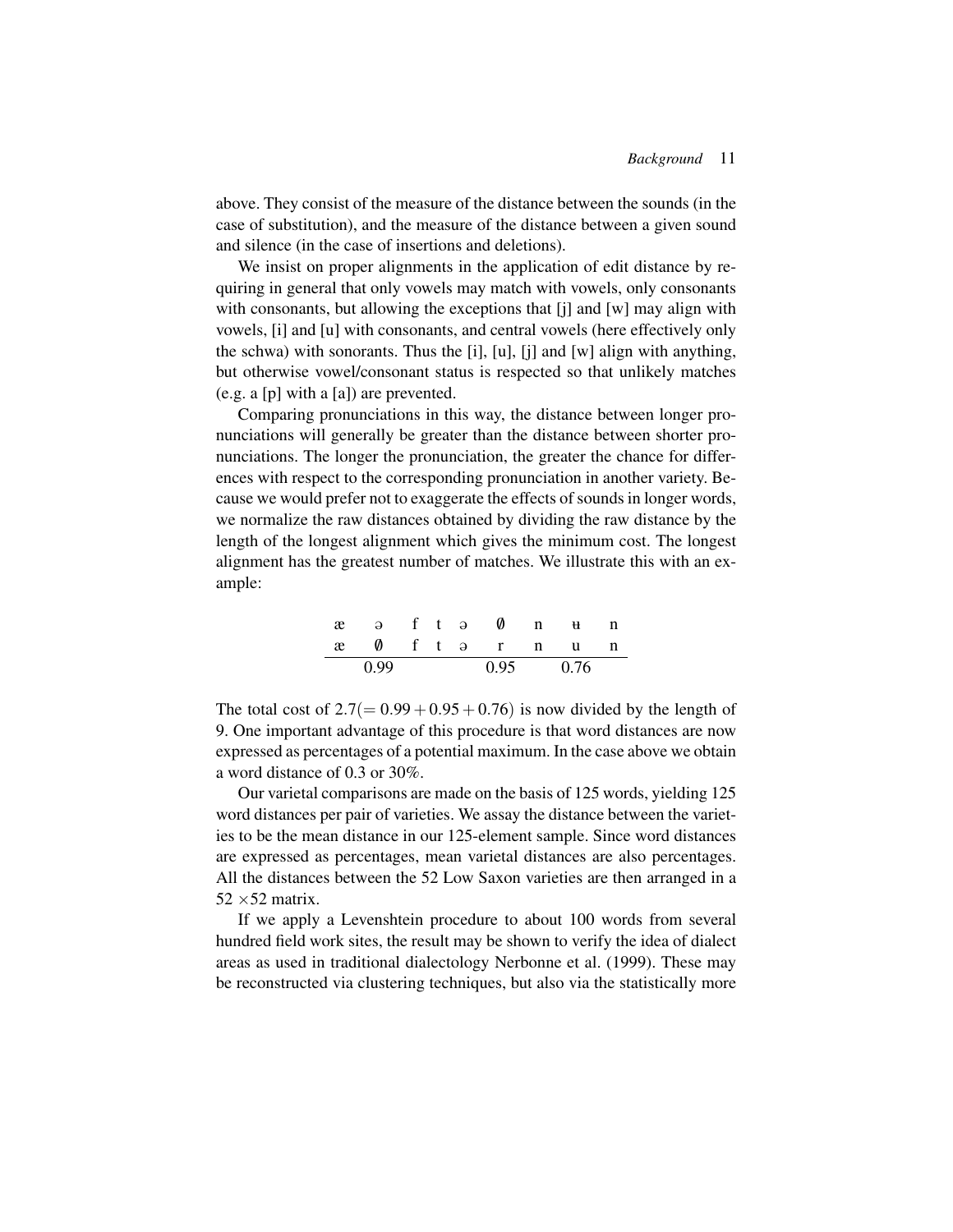stable multi-dimensional scaling. Levenshtein distance has been shown to be consistent and valid with respect to the judgments of lay dialect speakers [Gooskens and Heeringa](#page-35-5) [\(2004\)](#page-35-5); [Heeringa](#page-35-4) [\(2004\)](#page-35-4).

[Kessler](#page-35-6) [\(1995\)](#page-35-6) first applied Levenshtein distance to phonetic transcriptions to measure the linguistic distances between (Irish) varieties. [Nerbonne](#page-36-5) [et al.](#page-36-5) [\(1996\)](#page-36-5) and [Heeringa](#page-35-4) [\(2004,](#page-35-4) pp.213–278) have applied the techniques to Dutch (see also references there), [Bolognesi and Heeringa](#page-34-8) [\(2002\)](#page-34-8) to Sardinian, [Heeringa and Gooskens\(2003\)](#page-35-7) to Norwegian, and [Nerbonne and Siedle](#page-36-6) [\(2005\)](#page-36-6) to German. [Heeringa](#page-35-4) [\(2004,](#page-35-4) pp.121–135) is the most complete description, and we used exactly the scheme presented there to obtain the measurements in this paper.

Although the Levenshtein technique was developed to measure the distance between sequences of phonetic segments, it measures all differences which are reflected in the phonetic transcriptions of dialect atlases, which typically consist of realizations in context, and which therefore include lexical, phonetic and morphological differences as well.

In this paper we shall use the Levenshtein distances to test the idea of linguistic gravity, to which we turn in the next section.

#### <span id="page-15-0"></span>2.5. Dialect Distances and Gravity

The fundamental idea behind the current experiment is to test the gravity theory, which is a claim about the dynamics of dialect change, using synchronic dialect distances. Since this is methodologically innovative, let us dwell on it briefly. Examining a range of dialect sites from a fairly stable region, we reason that, if they are subject to the forces of linguistic gravity, then the patterns we find in the synchronic data should reflect the accumulated effects of linguistic gravity. Synchronic differences should reflect historical dynamics. In particular the varieties closest to one another and those involving larger populations should be linguistically most similar as well. In this way we propose to test the gravity idea, examining synchronic (linguistic distance) only. We further take care to make explicit here the assumption that the adoption of features from one dialect into another should make them more similar (than they originally were). We note one advantage which immediately accrues to this sort of probe: it does not require that we isolate ongoing changes and try to wring from them a direction. This was required in earlier examinations of the gravity hypothesis (Section [2.3\)](#page-10-0).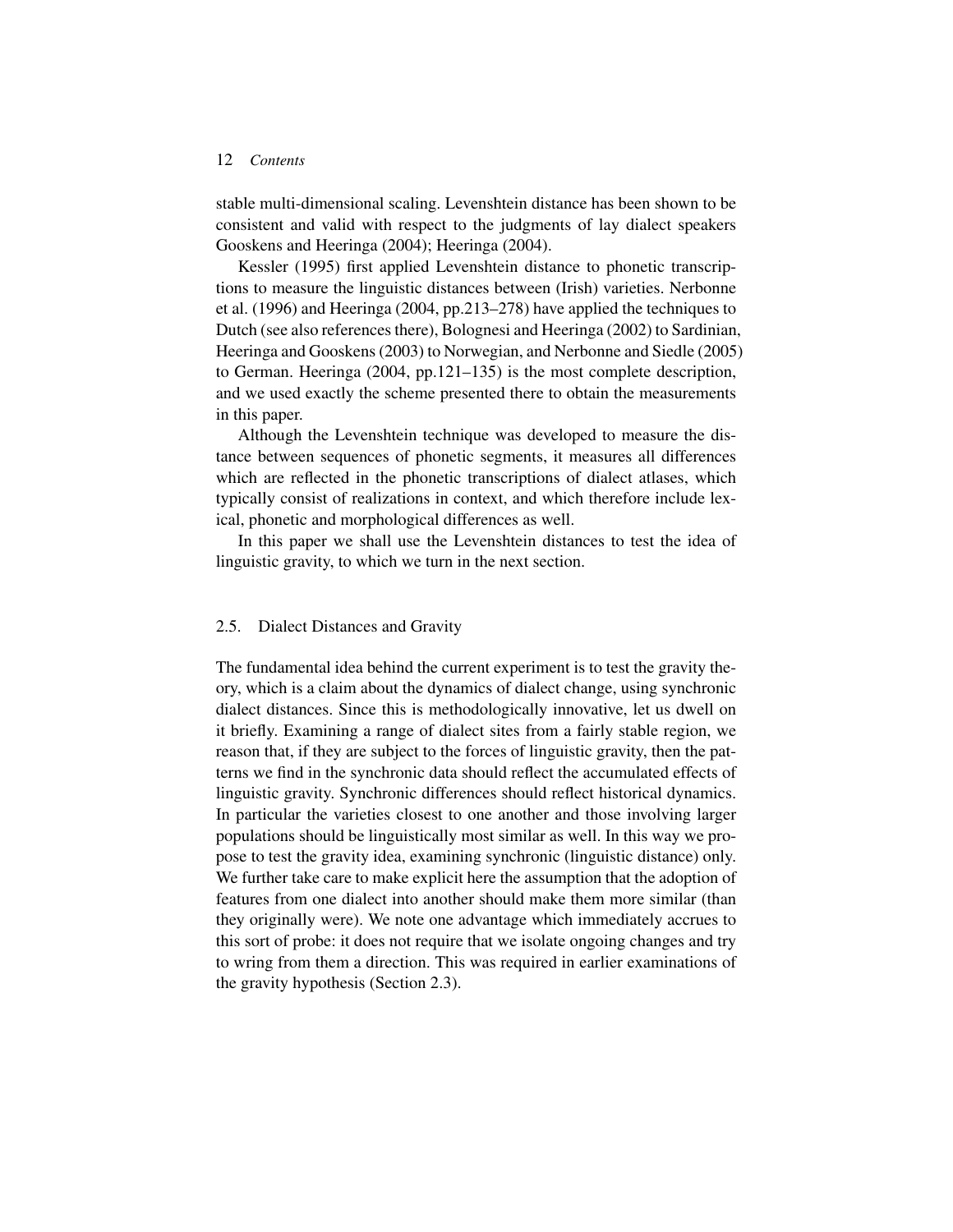This only makes sense if the linguistic data we are examining betrays the effect of incomplete diffusions, changes which, for whatever reason, have not (yet) propagated throughout the area we are examining or which were partially overturned by later ones. Any completely successful change will not introduce a linguistic difference which our measurements can be sensitive to.

Since we are employing an aggregate dialectometric technique, we shall be in a position to evaluate the overall tendencies shown in diffusion. We shall not restrict our attention to a small number of linguistic features, and are therefore in a position to resolve the difference of opinion with respect to the gravity model noted in Section [2.3.](#page-10-0) Our measurements will note indicative and counter-indicative phenomena alike, and also quantify which are dominant.

If we are to use synchronic linguistic distances to test claims about the diachronic development of dialects, then it is sensible to use data on the independent variables geography and population from a substantially earlier time, assuming that relative population size has been fairly stable. We imagine dialects undergoing small changes over a long period of time and continuously changing, and we want to allow enough time to lapse to give the processes of social contact a chance to accumulate effects. Finally, we settled on gathering data on population and distance (see below) from the time before the introduction of the railroads, more exactly in 1815, well before the times of modern mobility, and roughly 100 − 150 years before the linguistic data was collected. We assume that the dialects we examine continued to influence one another from then on, and so it is preferable to examine settlements that have been fairly stable in relative size and accessibility.

We note that dialect surveys (including the one we used, introduced below) prefer older, non-mobile respondents, which means that the linguistic time lag is undoubtedly shorter than the 100−150 years between the time for which population sizes are available and the time of publication of the dialect atlas, perhaps by as much as 75 years. Although we believe that it would be legitimate to apply this sort of analysis in a fairly stable dialectal situation even with no time lag, we wished to err on the side of caution and sought data that would certainly reflect the accumulation of changes over decades. Perhaps it is not superfluous to add that we concede that it is difficult to determine a most appropriate time lag in a non-arbitrary way.

Since we shall only observe the effects at a single time, we likewise assume that the situation long ago does not confound the effects we seek. This might conceivably have been the case if we had chosen a sample in which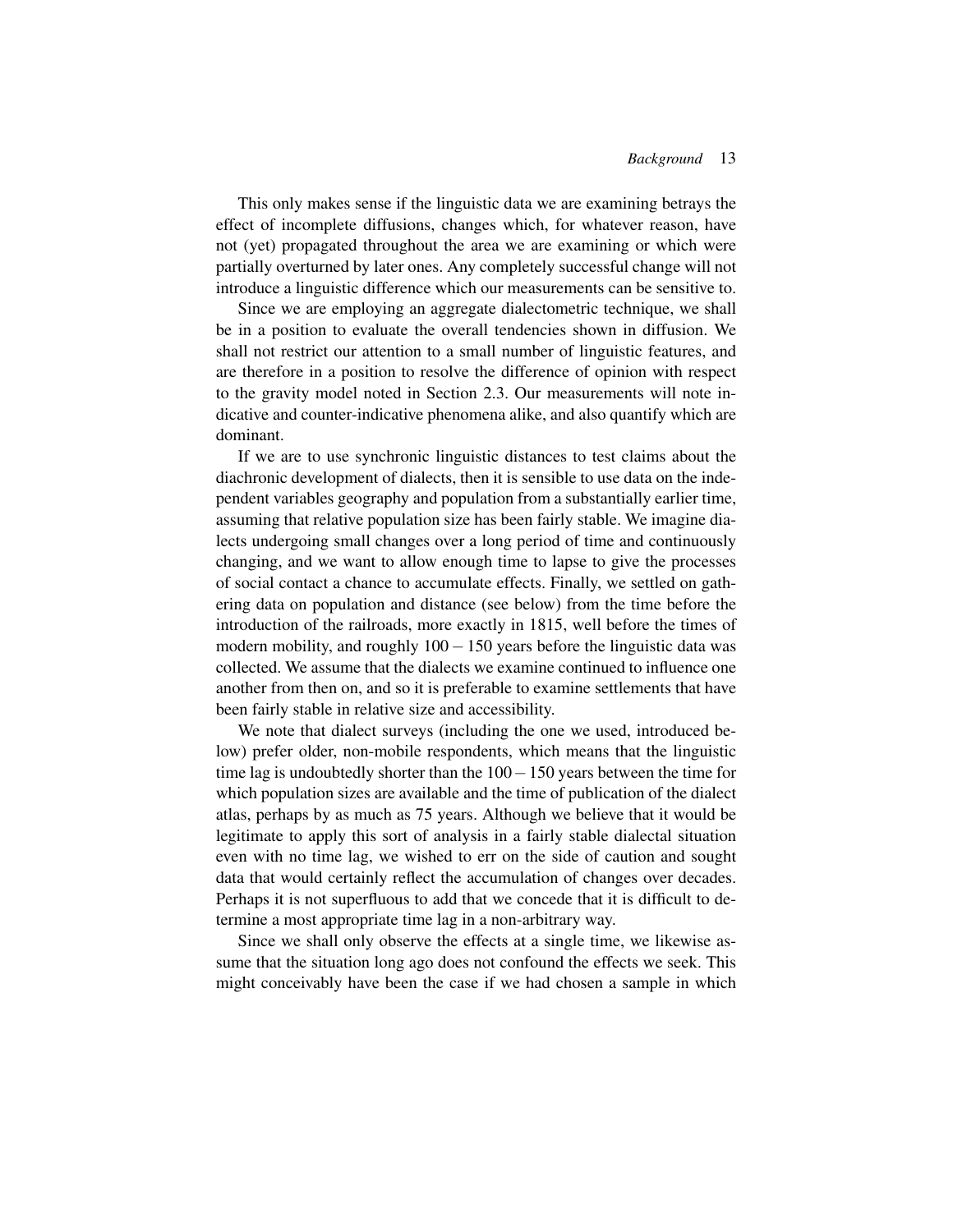similarity unfortunately did not (originally) correlate with the chance of social contact, e.g., the Dutch of the *polders* reclaimed from the sea and uninhabited until the 1950's, or the language of areas with large percentages of migrant labor such as the older peat bogs in the north of the Netherlands.

We noted in Section [1](#page-10-1) above that interaction was predicted to correlate positively with the product of settlement size and inversely with the square of distance.

$$
I_{ij} \propto P_i P_j
$$
  

$$
I_{ij} \propto -d_{ij}^2
$$

If it is correct, as we have just argued, that interaction should result in increased similarity, then similarity should correlate in the same way with population sizes and (inverse) distance. We shall finally be measuring linguistic distance, however, so that we shall test the following two hypotheses:

<span id="page-17-0"></span>
$$
LD_{ij} \propto d_{ij}^{2}
$$
  
\n
$$
LD_{ij} \propto -P_{i}P_{j}
$$
\n(2)

A second assumption is likewise crucial. We shall essentially test the predictions in Section [2](#page-17-0) by examining the correlations between linguistic distance as measured by Levenshtein distance on the one hand and geographic distance and population size on the other. We have no way of controlling for other effects in the data which are also plausible, e.g. the influence of foreign languages, the social homogeneity of the situations, or function of dialect differentiation as a mark of social differentiation. All of this is effectively "noise" in the current scheme.

Finally, let us note that while Trudgill distinguishes the attractive force of a larger settlement on a smaller one from that of a smaller settlement on a larger one (effectively using an analog of the asymmetric acceleration due to gravity), noting that one expects the smaller settlement to accommodate more to the larger one than vice versa,<sup>5</sup> we are restricted to observing only the long-term results of the attraction so that we do not distinguish the two cases. Viewed from another perspective, we are using a true distance measure, which is therefore symmetric. We cannot distinguish the effects of *i* on *j* from the inverse effects of *j* on *i* using this measure. We might be able to get some leverage on the asymmetric effects if we had data from different time points.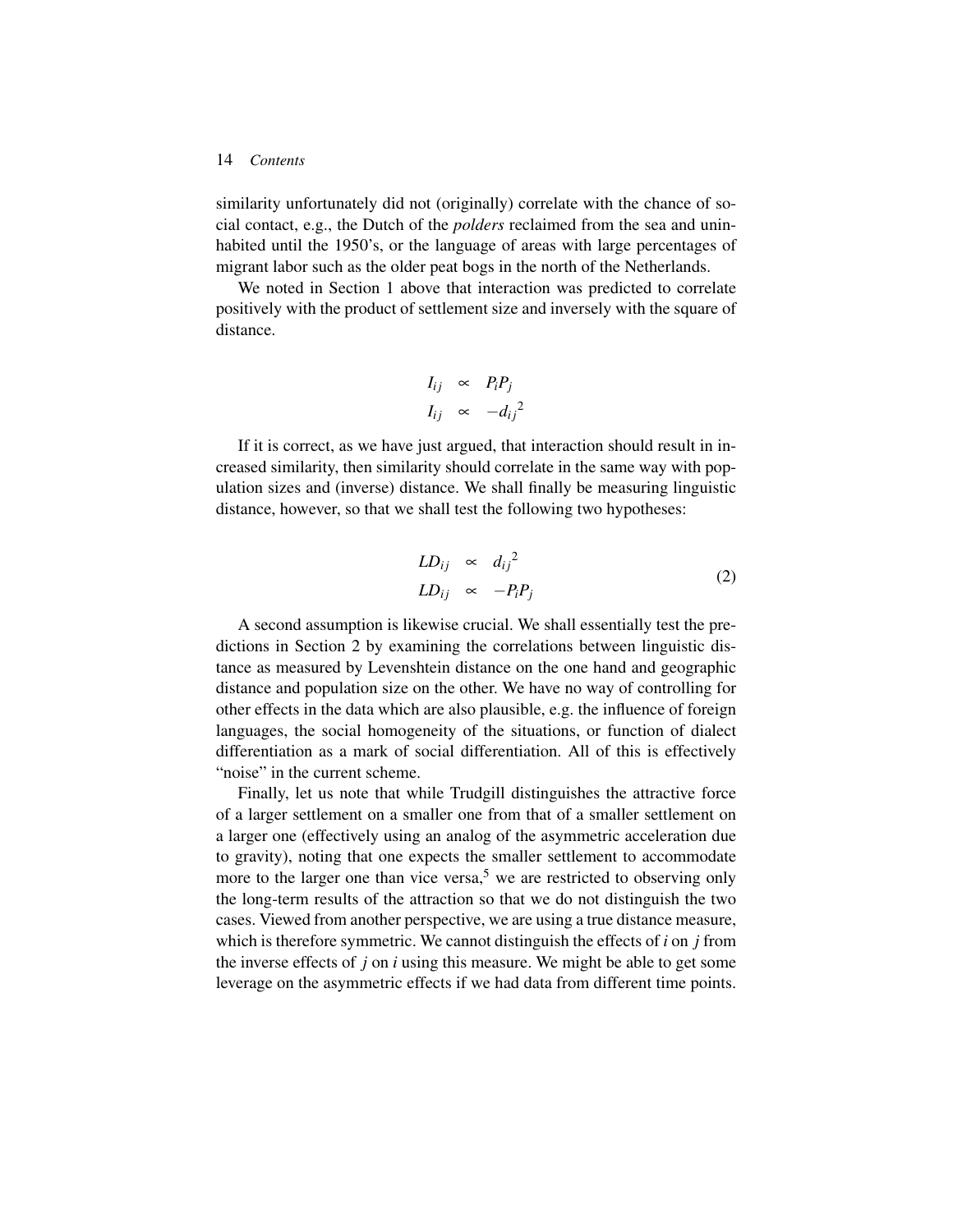In the present study we are attempting to evaluate an historical hypothesis on the basis of the accumulated effects it predicts.

We turn now to the details of the experiment.

### <span id="page-18-0"></span>3. Experiment

In this section we review our selection of data and the conduct of the experiment.

### <span id="page-18-1"></span>3.1. Linguistic Data

The dialect data from the *Reeks Nederlandse Dialectatlassen* (RND) were used, compiled by E. Blancquaert and W. Pée in the period 1925-1982. In these records we find the pronunciation transcripts of local speakers of each dialects in nearly 2,000 locations from which we can then choose a suitable sample (see below). On the basis of this data, linguistic distances between settlements were calculated using Levenshtein distance (see above). 125 words formed the basis of the calculations [\(Heeringa,](#page-35-4) [2004,](#page-35-4) App.B).

|    | Dutch   | <b>English</b> | <b>RND</b>     |    | Dutch      | <b>English</b> | <b>RND</b> |
|----|---------|----------------|----------------|----|------------|----------------|------------|
|    |         |                |                |    |            |                |            |
| 1  | mijn    | my             | $\overline{c}$ | 64 | koning     | king           | 76         |
| 2  | vriend  | friend         | $\overline{2}$ | 65 | ook        | also           | 76         |
| 3  | werk    | work           | 4              | 66 | geweest    | been           | 76         |
| 4  | op      | on             | 5              | 67 | lange      | long           | 78         |
| 5  | schip   | ship           | 5              | 68 | woord      | word           | 79         |
| 6  | kregen  | got            | 5              | 69 | kindje     | baby           | 80         |
| 7  | brood   | bread          | 5              | 70 | was        | was            | 80         |
| 8  | vinger  | finger         | 6              | 71 | dochtertje | daughter       | 82         |
| 9  | vier    | four           | 10             | 72 | bos        | forest         | 82         |
| 10 | bier    | beer           | 10             | 73 | ladder     | ladder         | 83         |
| 11 | twee    | two            | 11             | 74 | mond       | mouth          | 86         |
| 12 | drie    | three          | 12             | 75 | droog      | dry            | 86         |
| 13 | hij     | he             | 13             | 76 | dorst      | thirst         | 86         |
| 14 | knuppel | cudgel         | 13             | 77 | weg        | way            | 87         |
| 15 | ik      |                | 14             | 78 | krom       | curved         | 87         |
| 16 | knie    | knee           | 14             | 79 | liedje     | ditty          | 90         |

Table 1. Words Aggregate Pronunciation Difference is Based on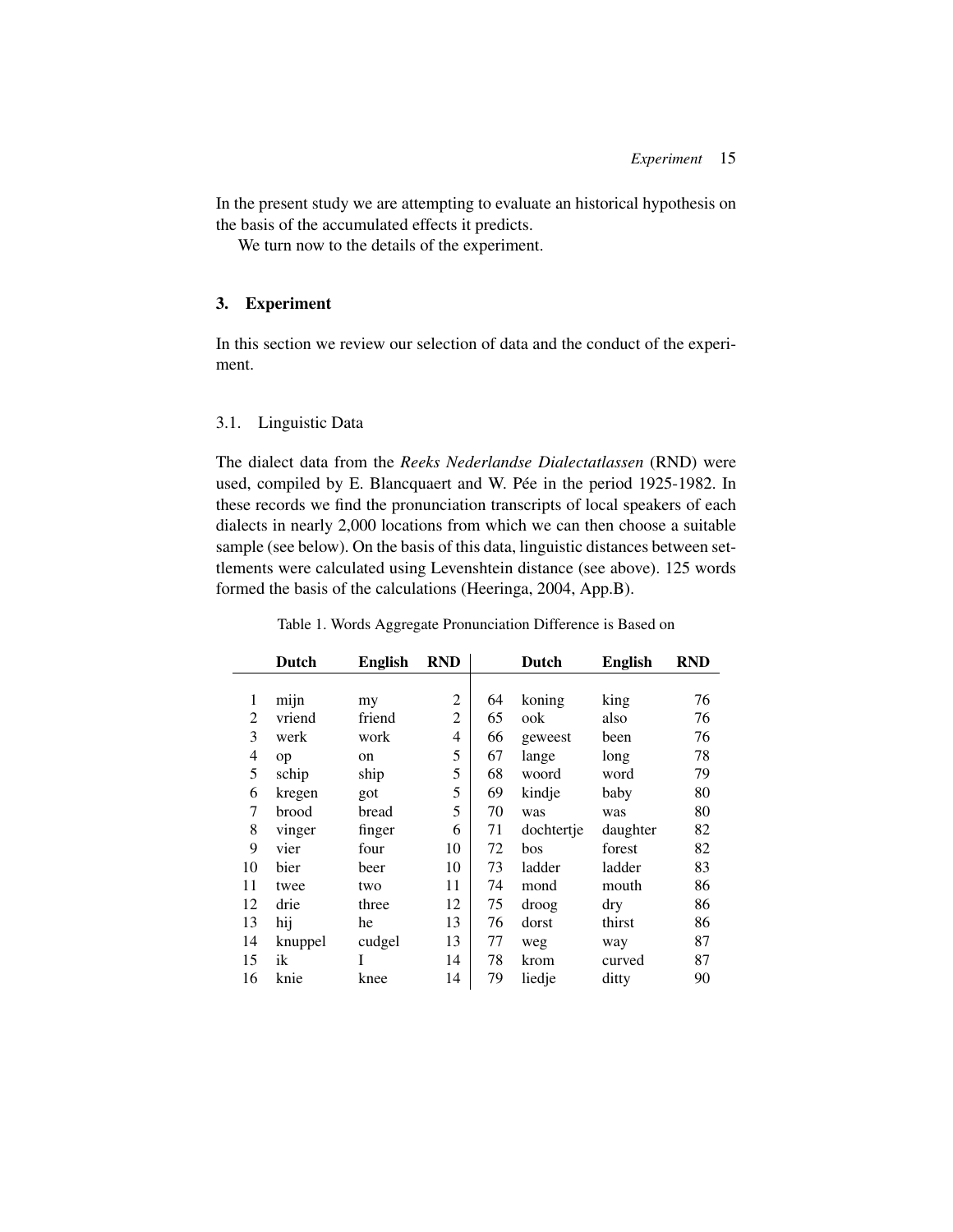| 17 | gezien   | seen    | 14 | 80  | goed     | good        | 92  |
|----|----------|---------|----|-----|----------|-------------|-----|
| 18 | kerel    | fellow  | 21 | 81  | kelder   | cellar      | 95  |
| 19 | stenen   | stones  | 25 | 82  | voor     | for         | 95  |
| 20 | breder   | broader | 25 | 83  | moest    | must        | 96  |
| 21 | duivel   | devil   | 28 | 84  | drinken  | drink       | 96  |
| 22 | gebleven | stayed  | 28 | 85  | broer    | brother     | 98  |
| 23 | meester  | master  | 29 | 86  | moe      | tired       | 98  |
| 24 | zee      | sea     | 29 | 87  | dun      | thin        | 100 |
| 25 | graag    | gladly  | 31 | 88  | zuur     | sour        | 100 |
| 26 | steel    | handle  | 33 | 89  | put      | well        | 101 |
| 27 | bezem    | broom   | 33 | 90  | uur      | hour        | 101 |
| 28 | geroepen | called  | 35 | 91  | vuur     | fire        | 104 |
| 29 | peer     | pear    | 36 | 92  | duwen    | push        | 105 |
| 30 | rijp     | ripe    | 36 | 93  | hebben   | have        | 106 |
| 31 | geld     | money   | 38 | 94  | stuk     | piece       | 106 |
| 32 | ver      | far     | 39 | 95  | brug     | bridge      | 106 |
| 33 | brengen  | bring   | 39 | 96  | veulen   | foal        | 107 |
| 34 | zwemmen  | swim    | 42 | 97  | komen    | come        | 107 |
| 35 | bed      | bed     | 45 | 98  | deur     | door        | 109 |
| 36 | springen | spring  | 47 | 99  | gras     | grass       | 111 |
| 37 | vader    | father  | 53 | 100 | bakken   | bake        | 113 |
| 38 | zes      | six     | 53 | 101 | je       | you         | 116 |
| 39 | jaar     | year    | 53 | 102 | eieren   | eggs        | 116 |
| 40 | school   | school  | 53 | 103 | krijgen  | get         | 116 |
| 41 | laten    | let     | 53 | 104 | waren    | were        | 119 |
| 42 | gaan     | go      | 53 | 105 | vijf     | five        | 119 |
| 43 | potten   | jars    | 56 | 106 | hooi     | hay         | 122 |
| 44 | zijn     | are     | 56 | 107 | is       | is          | 122 |
| 45 | veel     | much    | 56 | 108 | groen    | green       | 122 |
| 46 | maart    | March   | 58 | 109 | boompje  | little tree | 124 |
| 47 | nog      | yet     | 58 | 110 | wijn     | wine        | 125 |
| 48 | koud     | cold    | 58 | 111 | huis     | house       | 126 |
| 49 | kaars    | candle  | 59 | 112 | melk     | milk        | 127 |
| 50 | geeft    | gives   | 59 | 113 | spuit    | spouts      | 127 |
| 51 | licht    | light   | 59 | 114 | koe      | cow         | 127 |
| 52 | paard    | horse   | 60 | 115 | koster   | sexton      | 128 |
| 53 | tegen    | against | 63 | 116 | buigen   | bend        | 129 |
| 54 | kaas     | cheese  | 66 | 117 | blauw    | blue        | 131 |
| 55 | dag      | day     | 68 | 118 | geslagen | struck      | 131 |
| 56 | avond    | evening | 68 | 119 | saus     | sauce       | 132 |
| 57 | barst    | crack   | 70 | 120 | flauw    | flat        | 132 |
| 58 | brief    | letter  | 71 | 121 | sneeuw   | snow        | 133 |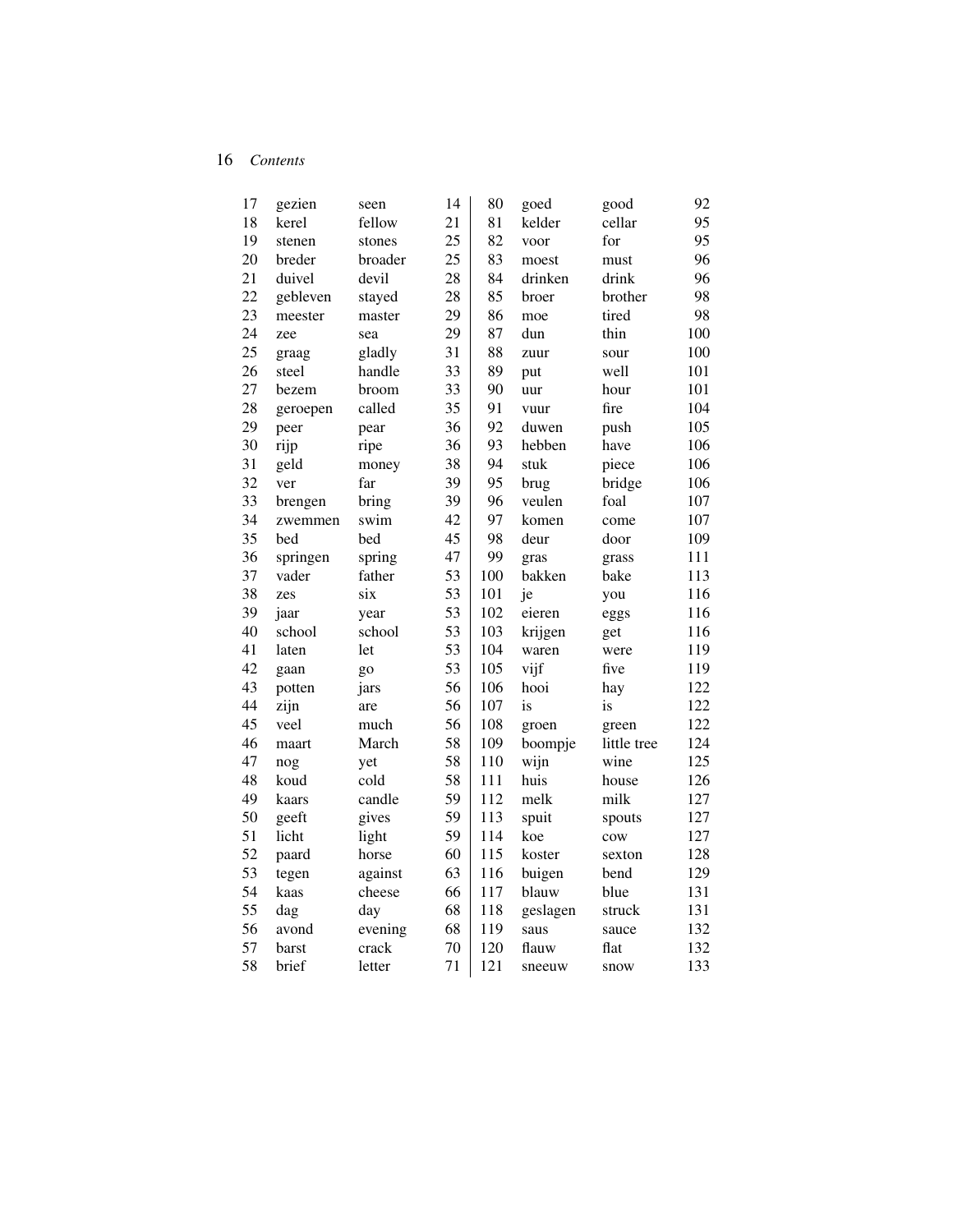| -59 | hart    | hart |    | $72 \mid 122$ doen |                      | do      | 136 |
|-----|---------|------|----|--------------------|----------------------|---------|-----|
| 60  | spannen | put  |    |                    | $74 \mid 123$ dopen  | baptize | 137 |
| -61 | nieuwe  | new  |    |                    | $74 \mid 124$ dorsen | thresh  | 138 |
| -62 | kar     | cart | 74 | 125                | binden               | bind    | 139 |
| -63 | zoon    | son  | 76 |                    |                      |         |     |

For each pair of settlements in the sample (see below), we obtain a measure of the pronunciation distance between the settlements. It is best to imagine the results as a distance chart of the sort created and distributed by automobile clubs. But the linguistic distance chart is a table in which the cells are not travel distances or travel times, as in the auto club charts, but rather linguistic distances. Every cell in the table represents the linguistic distance between the two settlements. Naturally, the diagonal contains only zeroes (the linguistic distance from a settlement to itself), and the table halves above and below the diagonal are symmetric, just as all distances are.

We shall then try to predict this distance using geographical distance on the one hand and the inverse of the populations' product on the other.

### <span id="page-20-0"></span>3.2. Choice of Settlements

The particular area chosen for measurements may be crucial. Naturally we wish to use data that has been collected and recorded consistently and accurately. Further, since we can only test Trudgill's formulation of the gravity idea using settlements for which it is plausible to assume that they do not differ (at least not systematically) with respect to Trudgill's linguistic similarity constant *s*, we should not choose an area straddling a major dialect boundary.

## *The Groningen-Hengelo Sample*

We then sought a suitable set of locations for the study, in particular an area with a few larger settlements and a larger number of smaller settlements varying in population size, which, moreover, does not encompass known dialect islands or significant dialect boundaries. The 52 locations we chose for the model presented in this paper are roughly between Groningen and Hengelo, with no dialect islands and few settlements with large populations. The towns and villages used in our study can be found in Figure [3,](#page-21-0) and their relative population sizes have been quite stable (see below). The selection of a given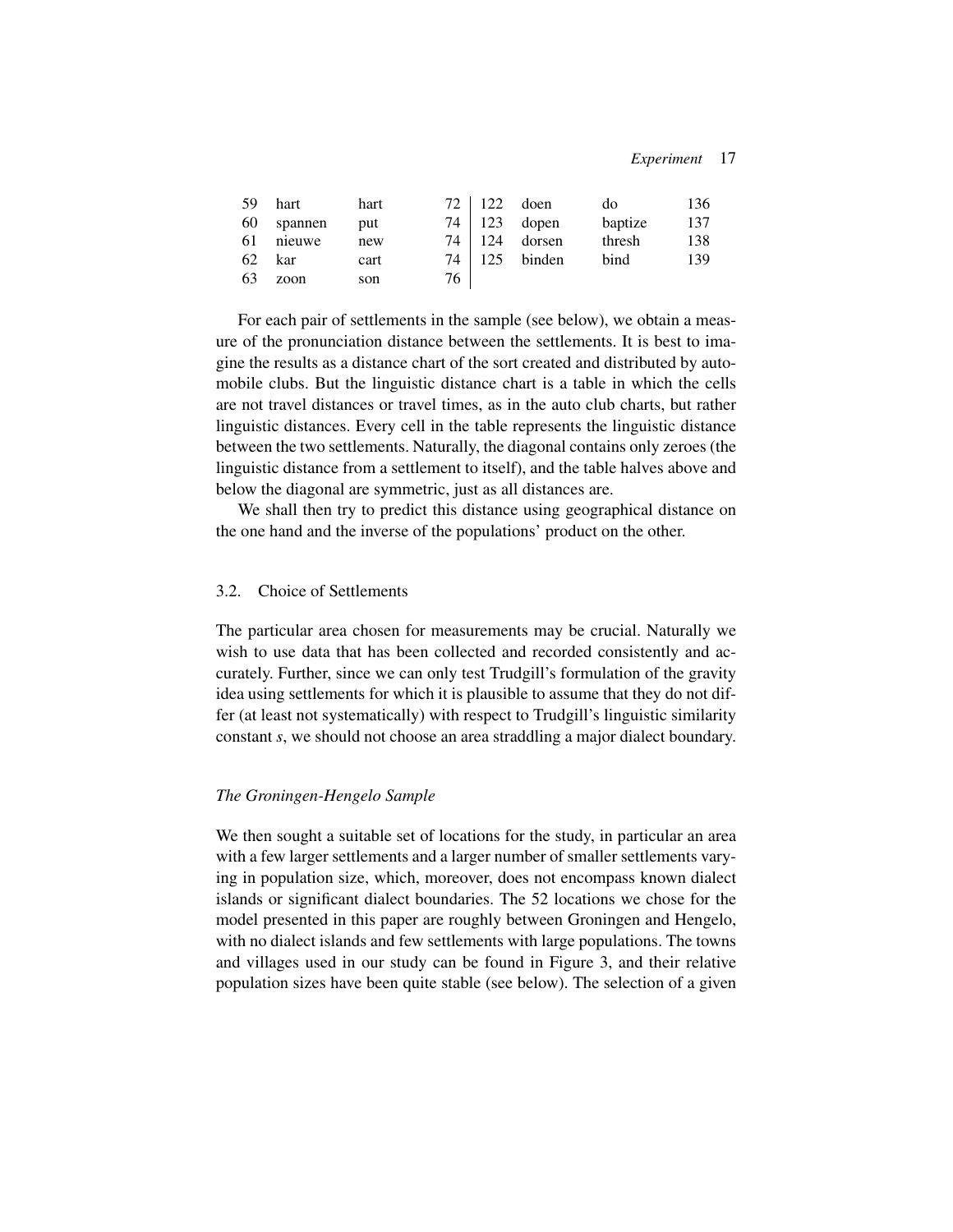

<span id="page-21-0"></span>*Figure 3.* The 52 settlements in our study all lie within the Lower Saxon dialect area of the northern Netherlands.

settlement was determined by its simultaneous presence in Heeringa's digitized RND data and in the historical atlas (see below).

We are aware that Dutch "city dialects" do not now enjoy great prestige, but this was not true during most of the time at which the diffusions studied here were underway, so this more recent negative prestige should not affect the chance of seeing the larger Dutch town influence smaller ones. This might have been important in view of the remarks in Section [2.3](#page-10-0) above, postulating that prestige plays a confounding role in earlier studies. In any case it would be difficult to control for this factor in a study such as the present one, probably meaning that one would need to seek another dialect area.

We also note that the sample used here would be less than optimal if it were necessary to mirror the varieties *now* spoken in the larger towns. This has to do with the field workers' preference for older, less mobile speakers, who are not representative of the current range of speakers. For example, the variety of Groningen dialect recorded in the dialect atlas is not widely used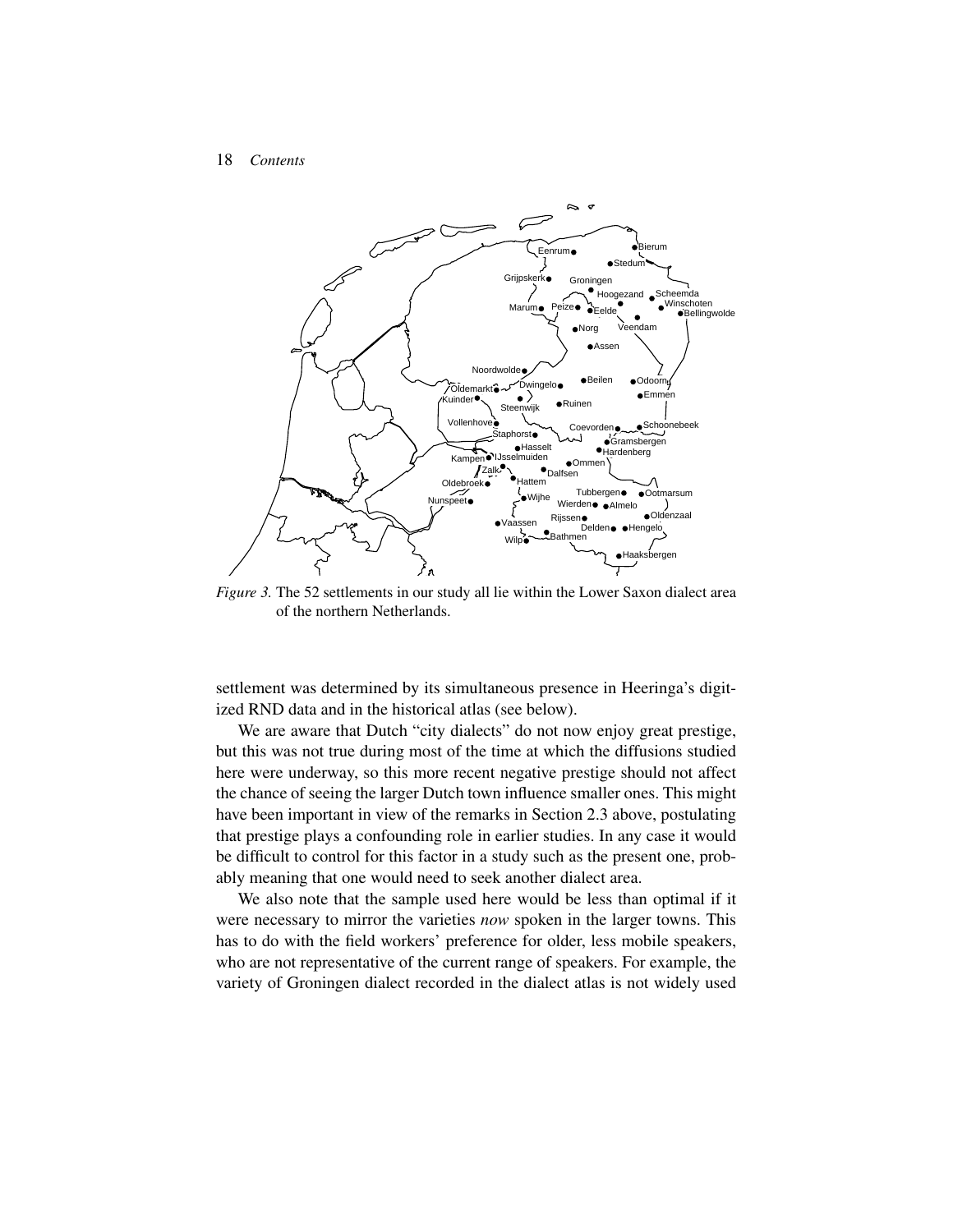in the city now. If we were trying to observe the effects of gravity today, we should prefer a more representative selection of today's speakers so that the population which is having the attractive effect were better represented.

But less us recall that the entire motivation in choosing older, less mobile speakers is the wish to understand what the language was like at the time of the speaker's childhood. If the RND compilers and fieldworkers choose their respondents well, then they are giving us a picture of the language approximately 50 years before their interviews (on average). So we do not believe our use of atlas material to be a liability in this respect.

An attractive aspect of this choice of settlements is that the area involves no substantial barriers such as mountain ranges, national boundaries, or large bodies of water. Since we are ultimately interested in distance as a predictor of the chance for social contact, it is clear that we wish to use a sample in which distance is likely to reflect the (inverse) chance of social contact.

#### <span id="page-22-0"></span>3.3. Population Size Data

We decided to use population sizes from the time before great mobility (see above), reasoning that these sizes would reflect the interaction of that older period, which should translate into adopted, measurable changes in the period from which our linguistic data is taken. The populations of the different settlements in our model were taken from the *Geschiedkundige atlas van Nederland; Het koninkrijk der Nederlanden 1815-1931* [Ramaer](#page-36-7) [\(1931\)](#page-36-7) and date from around 1815.

Groningen had the largest number of inhabitants, with a population of 27,824. The other populations range from 553 to 6,962 with a regular distribution, as shown in Figure [4.](#page-23-2) [Ramaer](#page-36-7) [\(1931\)](#page-36-7) also provides populations for 1930, and we calculated that the populations for 1930 correlated highly with those from 1815 ( $r = 0.86$ ) so that it is safe to say that we are dealing with a set of settlements which is quite stable in relative population size. For each pair of towns in the selection, the product of the population of those two towns was calculated, resulting in a symmetric table, like the table of pronunciations (see above).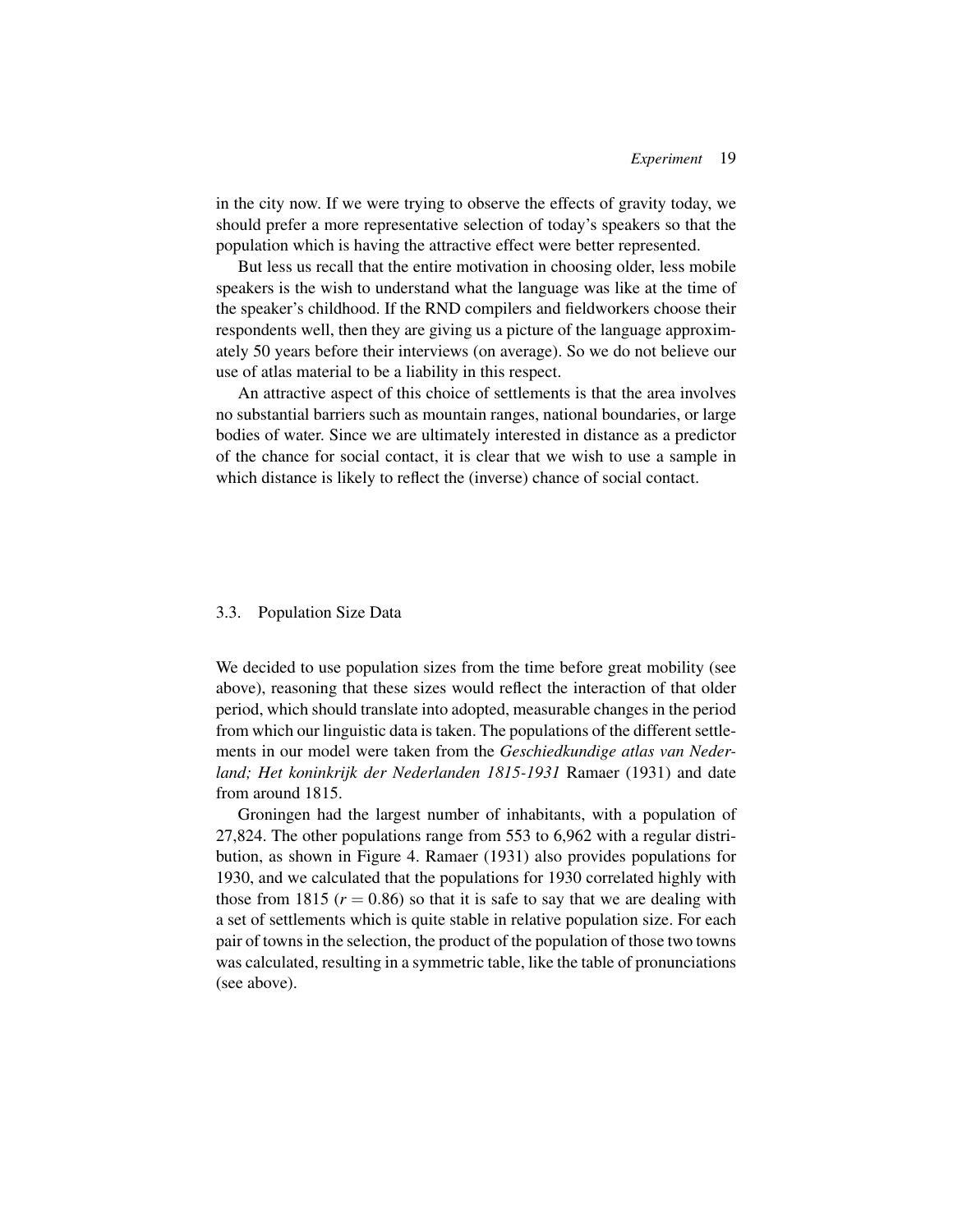

<span id="page-23-2"></span>*Figure 4.* The populations of the 52 settlements in 1815.

### <span id="page-23-0"></span>3.4. Geographical Distances

We measured the distance between settlements using the Euclidean approximation based on the longitude-latitude coordinates, i.e., the root of the sum of the squared differences in longitude and latitude. This distorts the true distances a bit since the settlements are distributed over the surface of a sphere (the Earth), not a plane, but the discrepancies are minor because the area is small. [van Gemert](#page-37-5) [\(2002\)](#page-37-5) reports on an experiment using travel time instead of "as-the-crow-flies" distances, but travel times turned out to correlate so nearly perfectly in the Netherlands  $(r = 0.92)$  that we ignore this refinement here.

We note for the future that we expect detailed geographic models to be more important as we analyze mountainous areas, where the barriers to social contact are substantial [Gooskens](#page-35-1) [\(2004\)](#page-35-1), and perhaps also when we attempt to incorporate the role of waterways more effectively.

### <span id="page-23-1"></span>3.5. Analysis

Our data preparation yields three different half-matrices, one showing the linguistic distance between each pair of settlements, one showing their populations' product, and a third containing their geographic distance, measured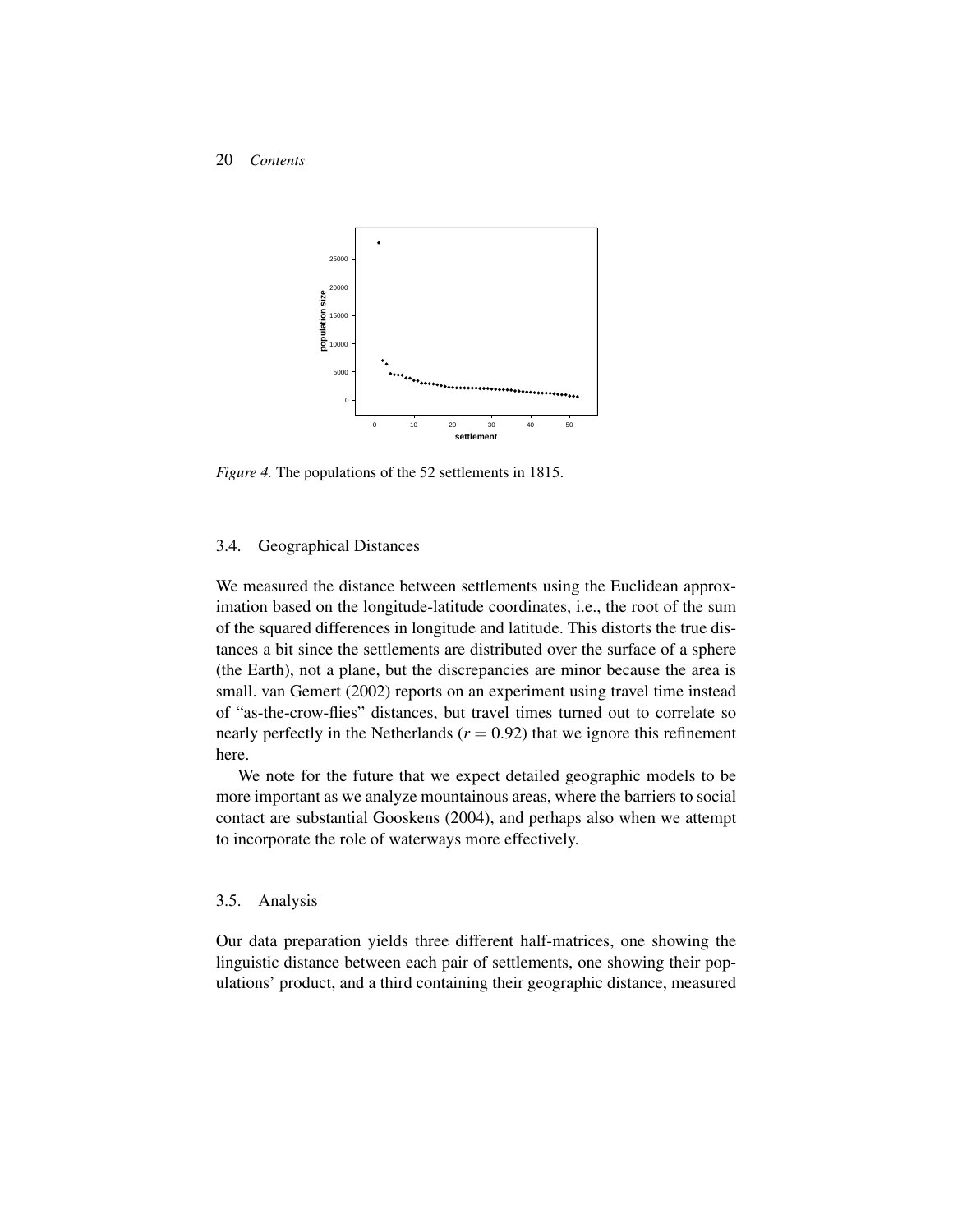as described above. In examining correlations involving aggregate linguistic distances we might be seen guilty of the "ecological fallacy" [\(Freedman](#page-34-9) [et al.,](#page-34-9) [1998,](#page-34-9) pp.148-50), i.e. of overstating correlations by examining aggregate values. We would counter this putative objection by referring to the need to characterize entire linguistic varieties with respect to some aggregate of their properties. The ecological fallacy arises, e.g. when one studies the relation between income and education not on the basis of individual incomes and educational levels, but rather on the basis of average values over several groups. We maintain that it is simply necessary to examine aggregate properties if we are to characterize entire varieties as opposed to single linguistic variables (such as the pronunciation of final /t/). Linguistic varieties have a status unlike "average individuals" which justify this step.

We therefore submitted the data described above to multiple regression analysis, exploring various approximation techniques (stepwise and simultaneous) without noticing effects in the results, to which we turn presently. We note further that, since we are dealing with distances of various sorts, the assumption of independence of observations is violated, meaning that the statistical significance of the correlation coefficients may not simply be read from a standard table or an SPSS output. [Mantel](#page-36-8) [\(1967\)](#page-36-8) suggested a permutation technique for evaluating significance in such cases. Since we are dealing with large numbers (of distances, normally  $\binom{52}{2}$  $\binom{52}{2}$  = 1,326), statistical significance is generally not an issue, but we report only correlation coefficients which are significant according to the Mantel test.

#### <span id="page-24-0"></span>4. Results

In this section we examine whether the predictions of the gravity model are fulfilled.

#### <span id="page-24-1"></span>4.1. Geographic Effects

It is a fundamental postulate of dialectology that language variety is structured geographically [\(Nerbonne and Kleiweg,](#page-36-9) [2006\)](#page-36-9) , so it comes as no surprise that geography is an excellent predictor of aggregate dialect distance. Our initial, linear regression model accounts for 59% of the variance in aggregate linguistic distance in our sample  $(r = 0.768)$ . The correlation is posit-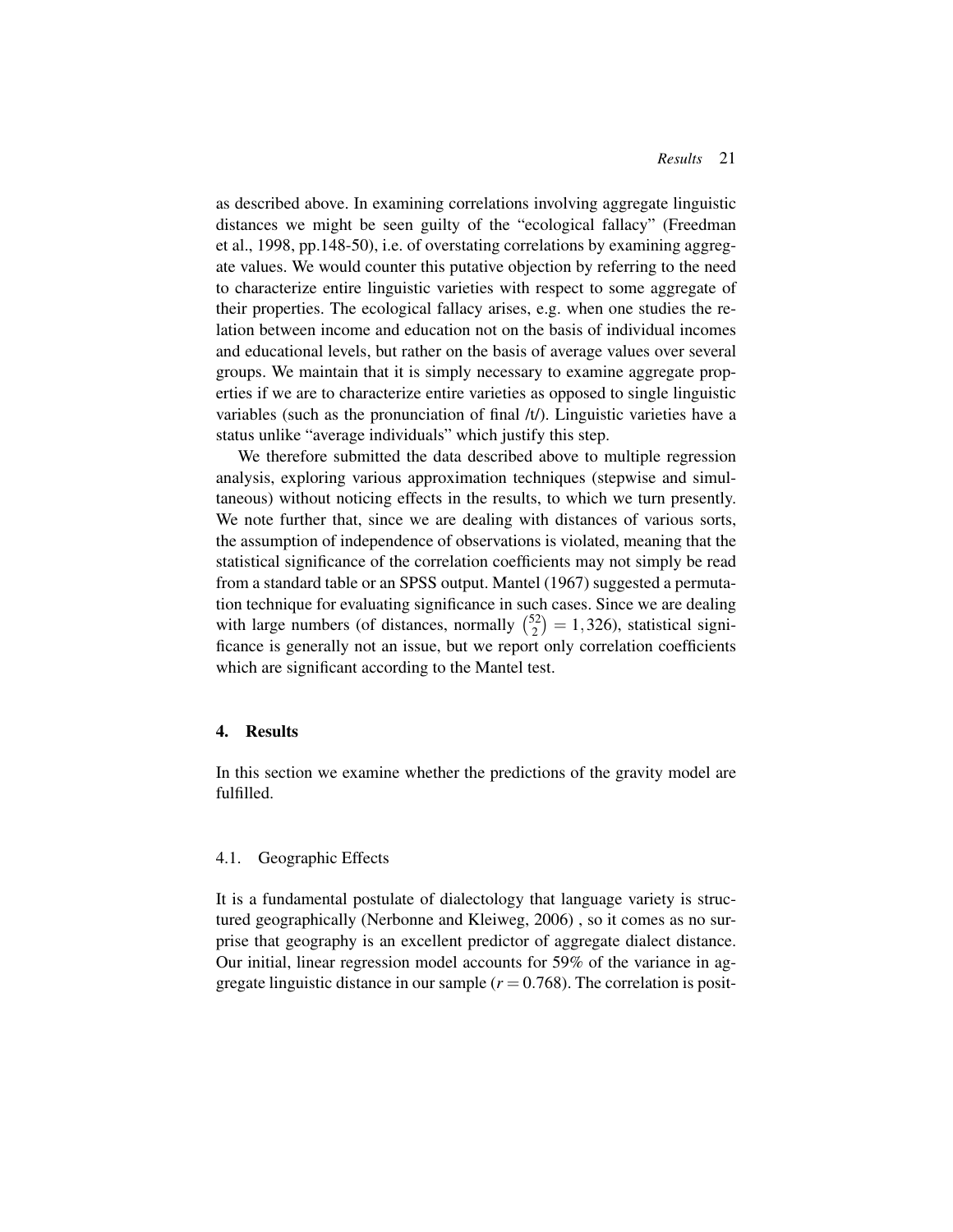ive, just as the gravity hypothesis predicts, and reflecting what is perhaps the fundamental postulate of dialect geography, that more proximate varieties are also more linguistically similar.

We present this simplest linear model before turning to the predictions of the gravity model proper to emphasize a polemical point: geography influences linguistic variation massively, accounting for nearly 60% of the variance in the data! This means that the conclusions of earlier research, discussed above, that geography was not as influential as the gravity model would suggest, were misguided. We return to the question of how this could occur below.

### <span id="page-25-0"></span>4.2. Population

When we turn to the effect of population size, we examine the addition of the independent variable for populations product to the purely geographic model. The addition of this variable improves the purely geographic model, but only negligibly (Table [2\)](#page-25-1), allowing a mere 0.4% more variance to be explained with respect to the exclusively geographic model, an improvement that was not even statistically significant. More importantly, and surprisingly, the fundamental relation is not inverse, as the gravity model predicts, but rather direct. That is, the larger the population product, the greater the linguistic distance—exactly the opposite of what the gravity model predicts.

| Model                                   | $r^2$ | $\Delta r^2$ |
|-----------------------------------------|-------|--------------|
| Geography $(d^2)$ 0.715 0.511 0.511     |       |              |
| "Gravity"   $0.715$   $0.511$   $0.004$ |       |              |

<span id="page-25-1"></span>*Table 2.* Adding population effects to obtain a gravity model adds no explanatory power to the model of the Lower Saxon data. The contribution of the population product independently is moreover positive, contradicting the predictions of the gravity model!

This is not what we expected from the model. The gravity model predicts that population size should add explanatory value and moreover predicts the opposite direction of influence. Other things being equal, larger settlements tend to be less similar to one another than smaller settlements.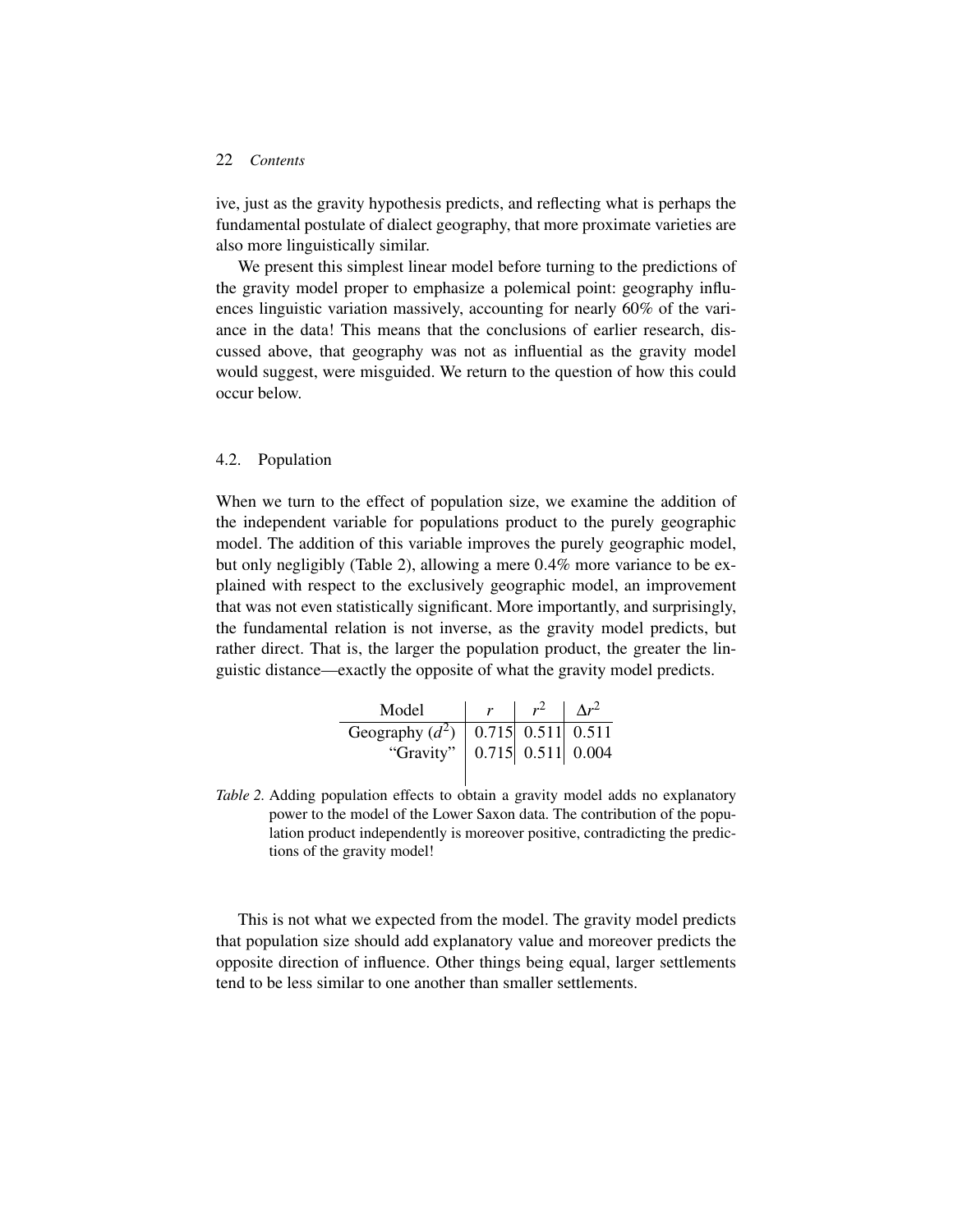

<span id="page-26-1"></span>*Figure 5.* The pronunciation of *knuppel* 'club' shows the distribution with respect to population size predicted by the gravity hypothesis (an inverse correlation of pronunciation distance and population product,  $r = -0.14$ ), but it is entirely atypical. In the absence of a dialectometric methodology, we might be tempted to choose such atypical material.

### <span id="page-26-0"></span>4.3. The Need for Dialectometry

To underscore the need for an aggregate view, let us note that there are counterindicators in the data as well. There are individual features which show the negative correlation with product populations predicted by the gravity hypothesis. The pronunciation distances of the word *knuppel* inversely correlate significantly  $(r = -0.14)$  with the population product. Figure [5](#page-26-1) shows a map of the distribution of this word. The inverse correlation arises because the large settlements tended to have similar pronunciations. But if our analysis were to focus on this one item, we would misread the global trend.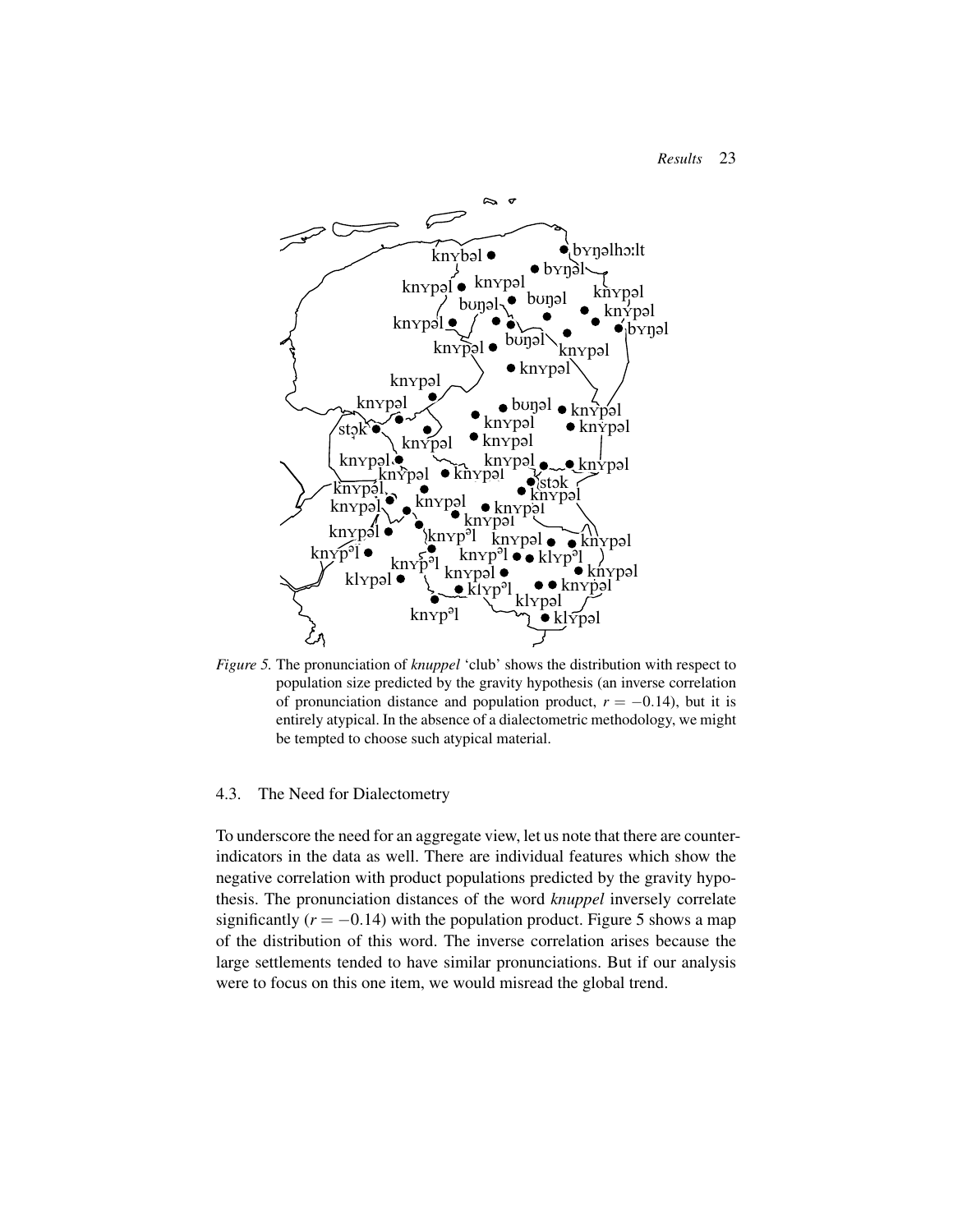#### <span id="page-27-0"></span>4.4. Quadratic?

Of course the gravity model not only predicts a positive correlation between linguistic distance and geographic distance, a prediction which is nearly synonymous with the entire enterprise of dialect geography, but it more exactly predicts that linguistic distance should be a quadratic function of geographic distance. Figure [6](#page-28-0) provides a scatterplot of the data, together with the optimally fitting quadratic regression line. As the reader may verify, the cloud of data in the scatterplot does not suggest a quadratic relation. This visual suggestion is also born out by the attempt to model the linguistic distances not as a quadratic function of geographic distance, but rather as a linear or even logarithmic function of geography. These not only result in better apparent fits of the regression curves, but also in statistically significant rises in the correlation coefficient from  $r = 0.715$  (for the quadratic curve) to  $r = 0.768$  for the linear fit, and  $r = 0.751$  for the logarithmic curve (the latter two do not dif-fer significantly). Sublinear curves typically fit this data well: Séguy [\(1971\)](#page-36-1) presented his dialect distances as function of the square root of geographic distance, and [Heeringa and Nerbonne](#page-35-0) [\(2002\)](#page-35-0) as a function of its logarithm.

In this case the linear model is slightly better than the logarithmic model, but there is no significant difference between the two. Since linguistic distance tends to rise to a ceiling when large enough areas are examined, the logarithmic model functions in general better.

### <span id="page-27-1"></span>5. Discussion

This paper has suggested a novel way of examining linguistic diffusion, viz., through synchronic measurements of linguistic similarity. We reason that the forces facilitating and impeding linguistic innovations should leave a residue of linguistic differences behind. The distribution of these differences betrays the dynamics which created them in a novel way, allowing us to examine the effects of diffusion without needing to probe ongoing changes.

The "gravity" model is not perfect in explaining the differences among dialects spoken in a certain area. There is indeed a positive correlation between dialect distance and geographic distance, but the curve does not have the predicted quadratic shape. Even more surprisingly, there is a slight positive correlation between dialect distance and combined population size (see Table [2\)](#page-25-1). Together, these results suggests that the dominant effect in dialect geography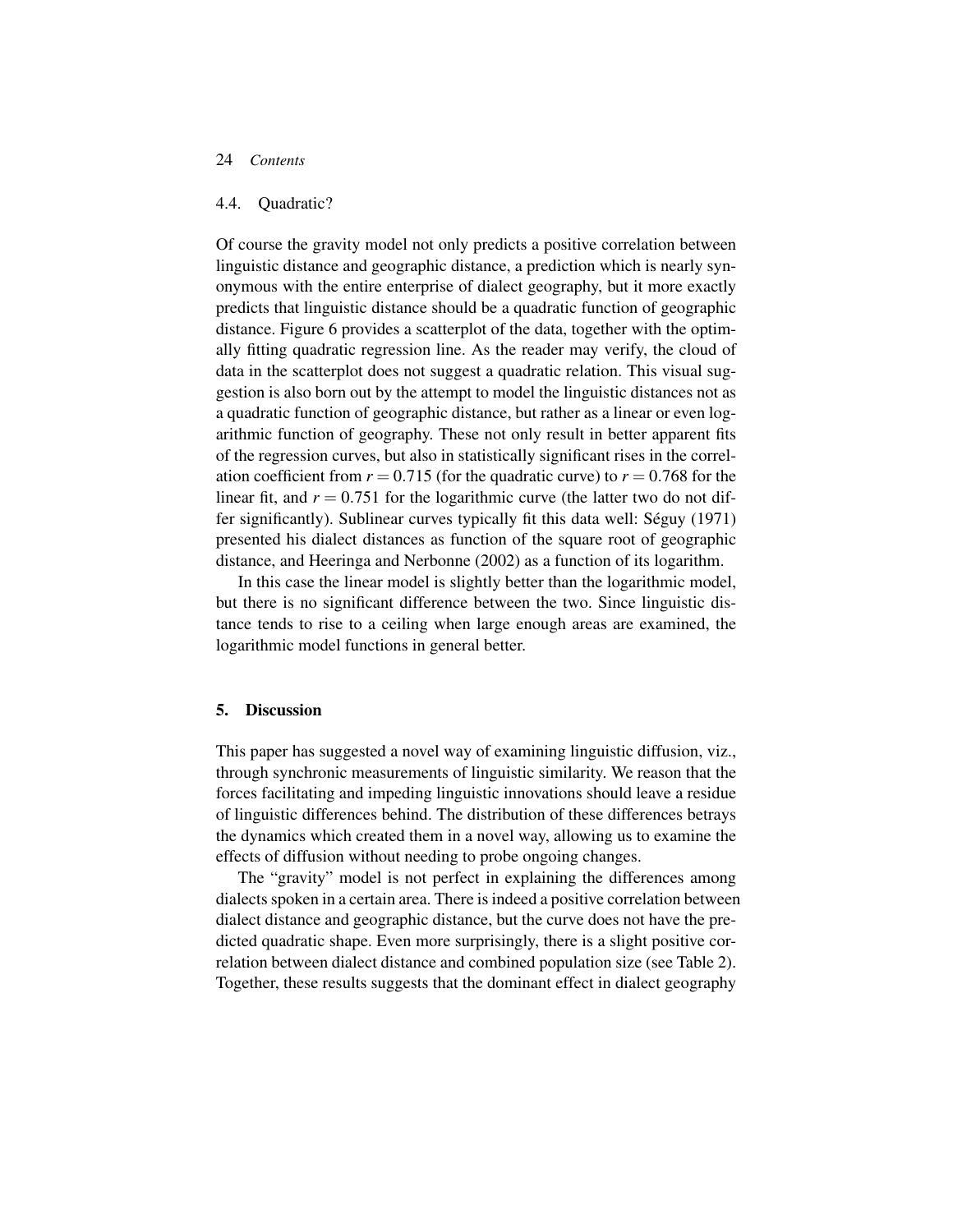

<span id="page-28-0"></span>*Figure 6.* The linguistic distances of Lower Saxon data presented as a function of their geographic distance together with the optimal quadratic regression line. In fact there is little hint of a quadratic form in the scatter cloud.

is not one of attraction, but rather differentiation. The closer dialects are to one another, and the more people that are involved, the more strongly they generate and retain differentiating elements.

There are several qualifying remarks that need to be added to this conclusion. First, it would be hasty to conclude that there are no attractive, i.e. gravity-like forces at work in dialect dynamics, only that they are not the strongest. The theoretical arguments establishing the plausibility of a gravitylike force derive from the need to accommodate to one's interlocutor, and this need is profoundly present in all human communication. But perhaps its effects are not lasting, and in any case they are not the strongest effects in the data we examined.

Second, we noted in Section [2.2](#page-9-0) above that we would ignore Trudgill's "similarity" factor. It should have become clear that our experimental design,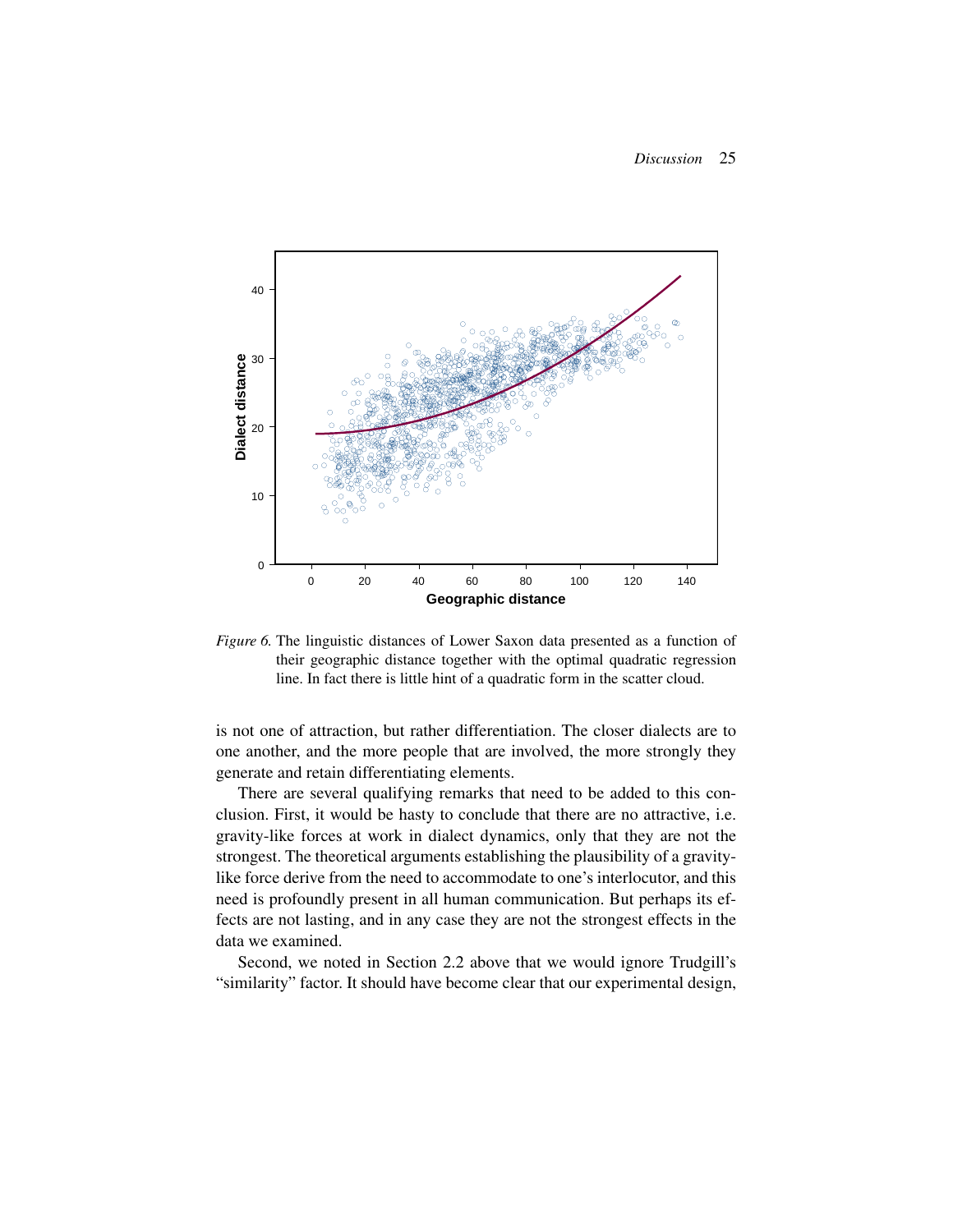in which we crucially measured linguistic similarity as a putative result of gravity, could not also include similarity as an independent factor, at least not without complicating the analysis a great deal. It would be wrong to suspect that including similarity in the way Trudgill suggests [\(Trudgill,](#page-37-0) [1974,](#page-37-0) p.234) could alter the direction of the conclusion, however. In his model, similarity is postulated to promote diffusion. But since similarity correlates positively with geographical proximity,, its postulated effect should only strengthen the geographic one, which we have shown to be much weaker than postulated.

Third, and more generally, [Wolfram and Schilling-Estes](#page-37-1) [\(2003,](#page-37-1) 726) criticize the gravity model for abstracting away from too many influences which have been demonstrated to influence linguistic diffusion and retention. Wolfram and Schilling-Estes devote a good deal of discussion to the role which social networks may play, discussing in particular the work of Lesley Milroy and James Milroy [Milroy and Milroy](#page-36-10) [\(1985\)](#page-36-10). We, too, have abstracted away from many of the forces well known in variationist linguistics, such as the effect of dialect prestige, social class, sex, and age on language varieties, relying on the one hand on the compilers of the RND to have controlled for those effectively, and focusing on a higher level of aggregation on the other. This seems reasonable, given the difficulty of obtaining data of this sort, but it also worth recalling it explicitly. For the reader unfamiliar with regression analyses, we note that the strength we have shown geography to have as an explanatory variable makes it nearly inconceivable that social variables of the sort [Wolfram and Schilling-Estes](#page-37-1) suggest could ever be stronger.

We find the gravity model convincing in its intuitive justification, but unconvincing in the concrete test we put it to in the research report in this paper. We do not attempt to examine alternative models in this paper, but our basic methodology clearly supports extensive experimentation in mathematical modeling.

### <span id="page-29-0"></span>5.1. Future Directions

The paper points to the need for several follow-up studies and suggests some others. Naturally it would be interesting to examine data from other dialect and language areas, and also from other linguistic levels (lexical, morphological and syntactic data, for example). We have examined the variation curves in several language areas, however, and the sublinear shape of the lin-guistic distance curve is found standardly. Séguy [\(1971\)](#page-36-1) and [Cavalli-Sforza](#page-34-10)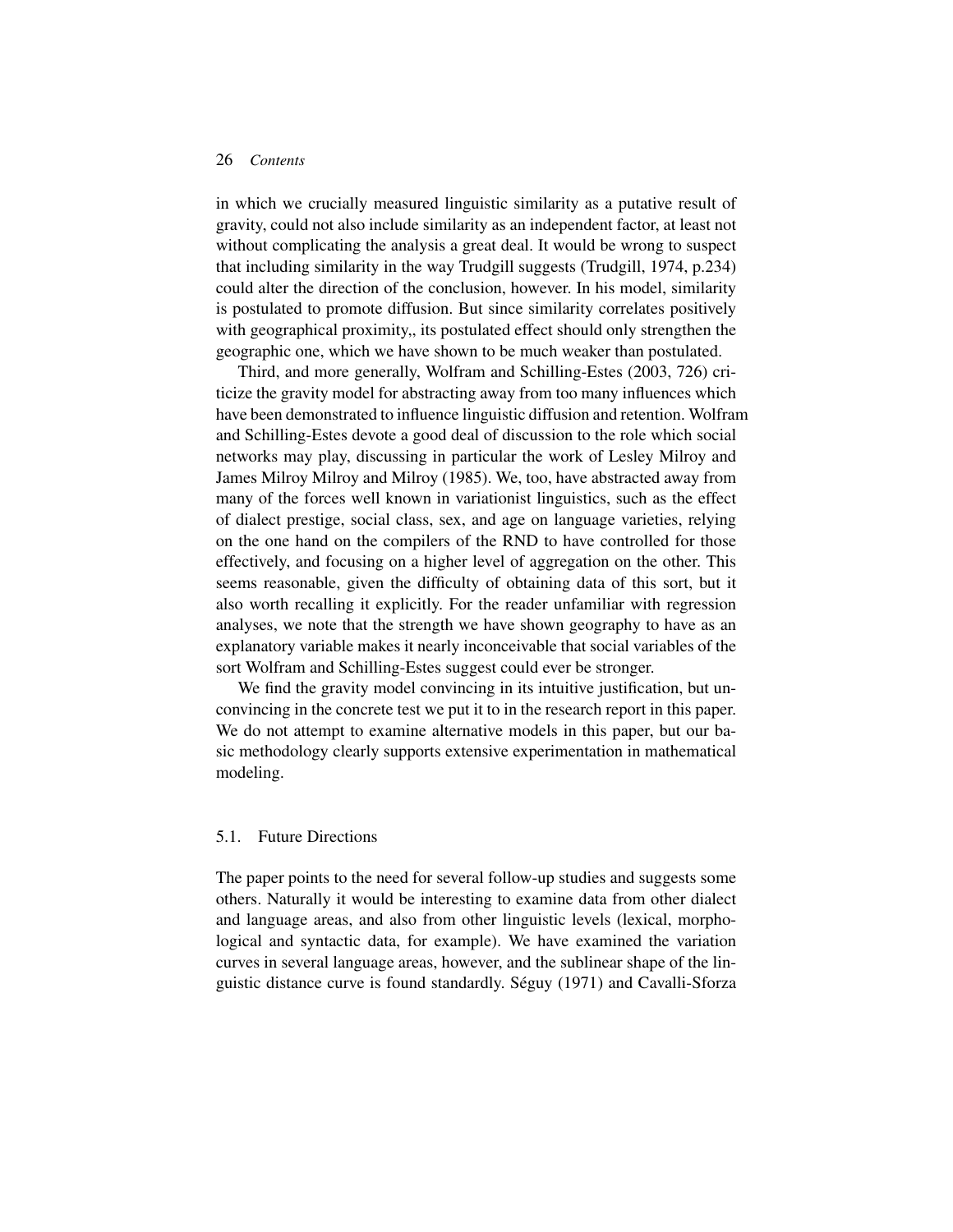[and Wang](#page-34-10) [\(1986\)](#page-34-10) likewise demonstrate sublinear distributions, the former for a mixture of linguistic variables, and the latter for lexical distance.

The most interesting question is why the distribution is sublinear. Are there hypotheses about social dynamics which would predict the form of this curve? The shape of the curve is not unlike the curves drawn by population geneticists, who plot genetic distance as a function of geographic distance and who speak of "isolation by distance" [\(Jobling et al.,](#page-35-8) [2004,](#page-35-8) pp. 142-144). A complete theory would try to isolate the effect of a single settlement on another, but it is not clear how one might go about this. Anytime we examine the effect of one settlement on another, we inevitably detect many effects whose causes remain obscure, but which undoubtedly involve the many other settlements. Perhaps a finer theoretical analysis can make sense of the "many body" version of linguistic attraction and differentiation, but we do not attack that problem here.

Another aspect worth more explicit attention in a more sophisticated model is the effect of measuring along the many dimensions of linguistic variation simultaneously. It is striking that Trudgill established the plausibility of a gravity model on the basis of individual features, while we have cast doubt upon it as a predictor of aggregate distance. A more sophisticated model should show how aggregate effects relate to individual features. After all, as we noted in above in this section, our negative conclusion about the predictive value of gravity models in aggregate dialect distance is compatible with the existence of gravity-like forces, but we have shown that such forces are not dominant. [Feynman et al.](#page-34-11) [\(1963\)](#page-34-11) shows how the sum of displacements in a multidimensional space tends to a logarithm of the number of displacements in his famous analysis of "random walks". Linguistic "space" clearly has very many dimensions—could this suggestive parallel be developed into an analysis?<sup>6</sup>

We would be interested in attempting to model the effects of trade together with geography. One expects trade to have increased the chance for social contact, and trade depended largely on waterways. Incorporating the effect of trade would mean exploring the relative importance of routes over land versus over water. This would be a promising topic for future work.

Finally, and especially given all of the attention which has been paid to social factors in language change [\(Labov,](#page-35-2) [2001\)](#page-35-2), it would be most attractive to analyze data which has been collected to systematically catalogue variation over a range of extralinguistic variables, including at least geography, class and sex. This would allow a more direct comparison betzeen the roles of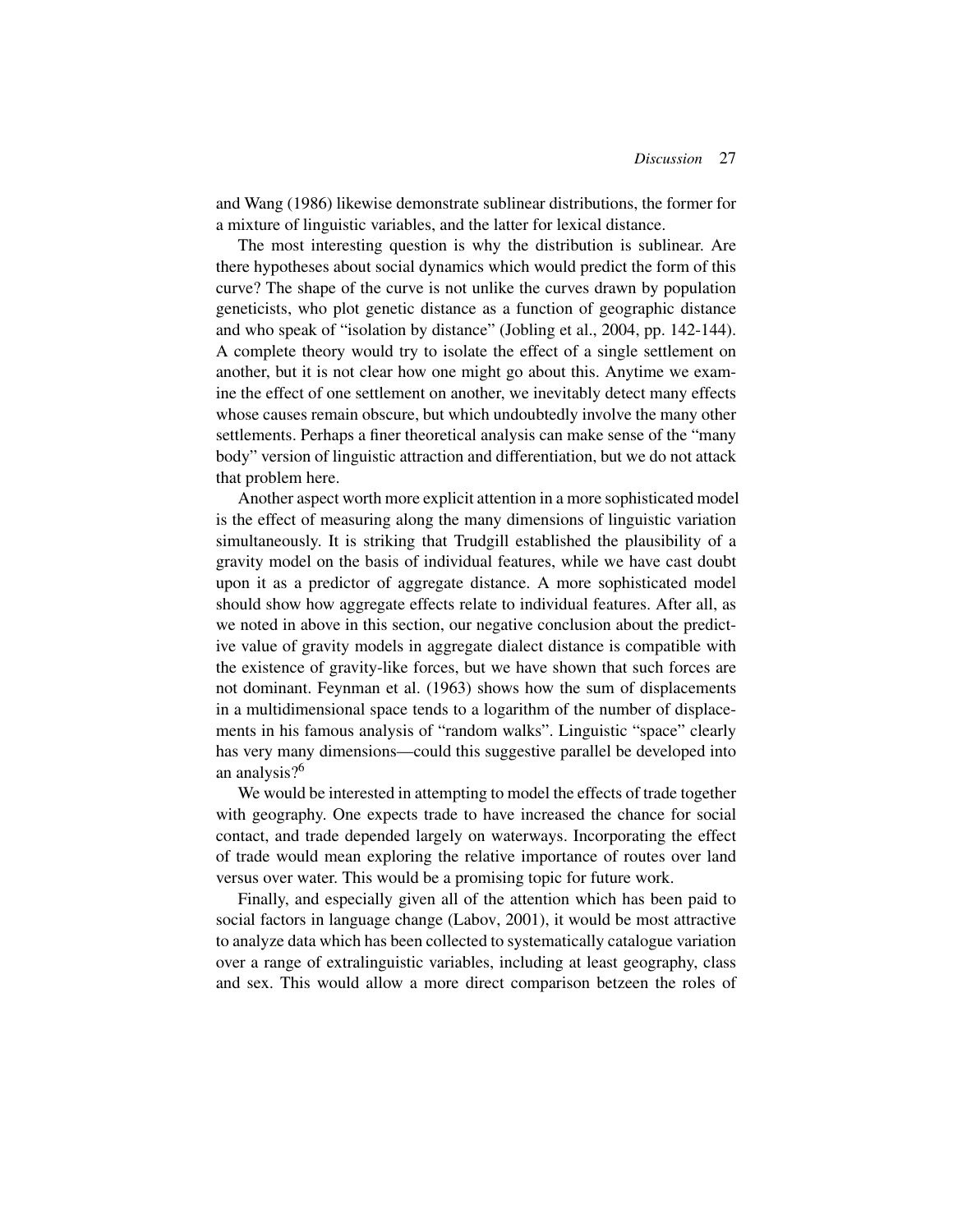geography and other social factors.

#### <span id="page-31-0"></span>5.2. Evidence for Diffusion

Discussions of linguistic gravity have focused on identifying elements which are missing from the original model [\(Boberg,](#page-34-7) [2000;](#page-34-7) [Horvath and Horvath,](#page-35-3) [2001\)](#page-35-3). One suspects that Trudgill might accept that social and political ties might likewise play a role in the diffusion of linguistic innovation without rejecting his basic model which emphasizes the forces of accommodation and conformity.

The study here, on the other hand, urges that we interpret the role of geographic proximity and increased social contact *not* as forces promoting linguistic similarity but rather as forces promoting linguistic differentiation. We speculate that the most profound dynamic in linguistic variation is our differentiation of ourselves from our neighbors.

This radically different view was enabled first because we took the step of examining a large body of linguistic material, rather than a small set of variables, each examined individually, and second because we argued that any given synchronic snapshot of linguistic variation should bear the marks of long-standing dynamics of diffusion.

### Acknowledgments

This research was made possible by a grant from the Dutch Organization for Scientific Research to the project "Determinants of Dialect Variation" (project 360-70-120, P.I. J.Nerbonne). We are indebted to Peter Kleiweg for programming support, Frits Steenhuisen and Elwin Koster for help with GIS and maps and to Pim Kooi for advice on obtaining historical demographic data. Renée van Bezooijem, Mark Gawron, Charlotte Gooskens, Bill Kretzschmar, Hermann Niebaum, Marco Spruit and Peter Trudgill commented generously on presentations and on an earlier draft.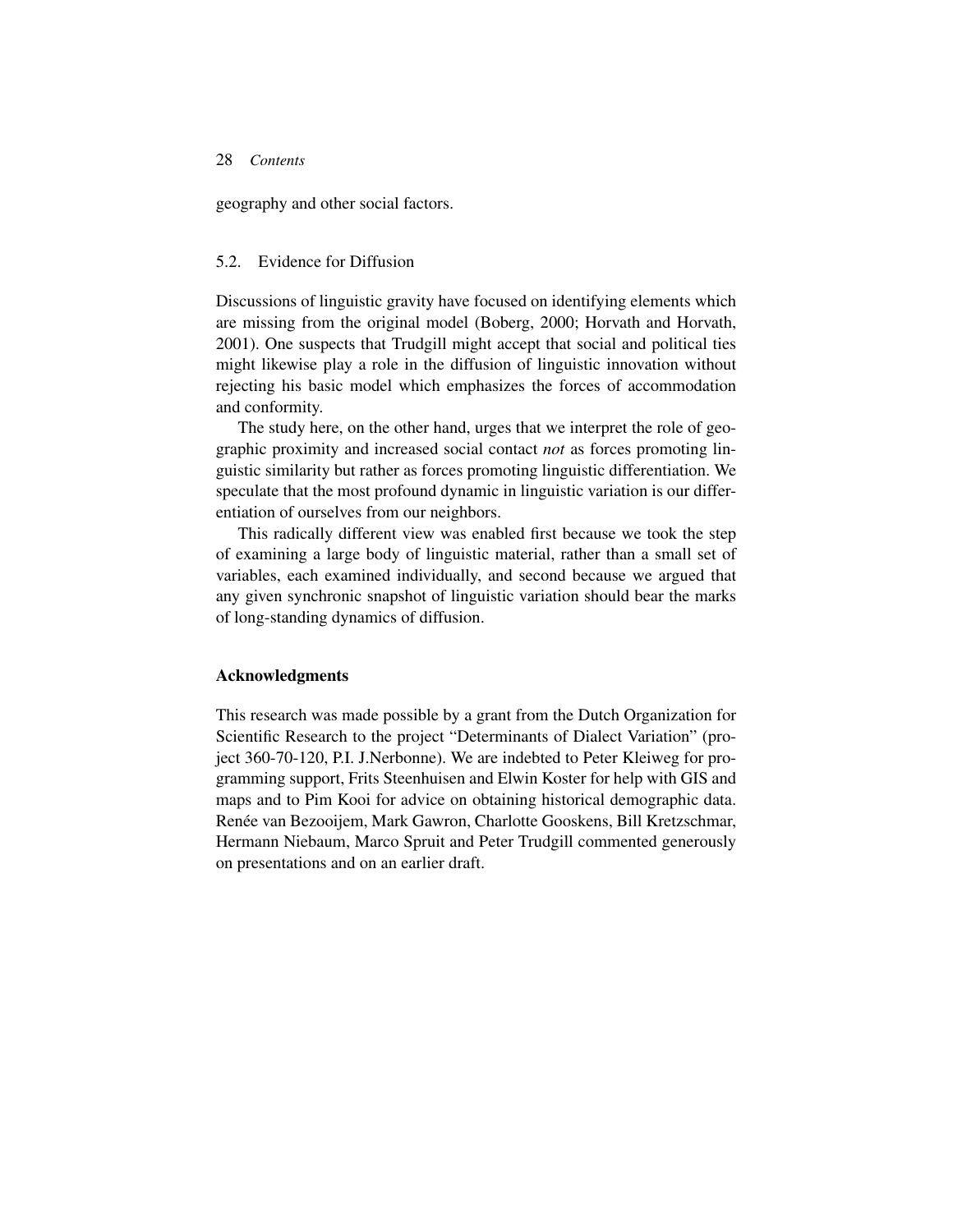# <span id="page-32-0"></span>**Notes**

1. It is indeed a perfect analog of the formula specifying the force due to gravity:

$$
F_{ij} = G \cdot \frac{m_i m_j}{r^2}
$$

in which the masses (*m*) of the objects play a promoting role, the distance between them (*r*) a suppressing one, mediated by a gravitational constant, *G*.

- 2. We have also experimented with several phonological feature systems as bases for segment comparison [\(Heeringa et al.,](#page-35-9) [2002;](#page-35-9) [Heeringa,](#page-35-4) [2004\)](#page-35-4). These perform at levels similar to the acoustically based segment distances described in the test.
- 3. See [h]( )ttp://www.phon.ucl.ac.uk/home/wells/cassette.htm.
- 4. The program PRAAT is a free public-domain program developed by Paul Boersma and David Weenink at the Institute of Phonetic Sciences of the University of Amsterdam and available at [h]( )ttp://www.fon.hum.evua.nl/praat.
- 5. The degree to which *i* accommodates to *j* is proportional to  $P_i/(P_i+P_j)$ .
- 6. Mark Gawron suggested this intriguing line of thought.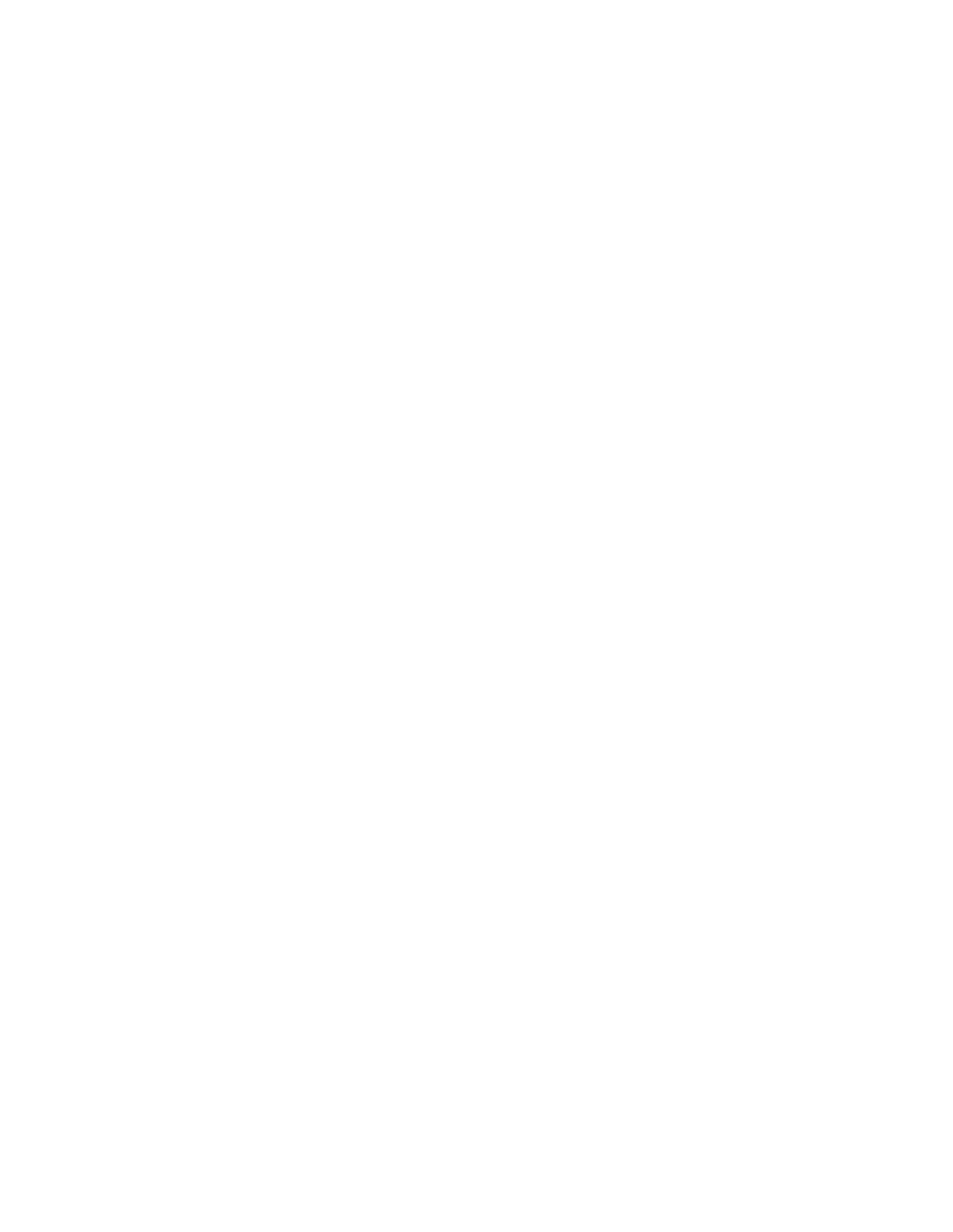# Bibliography

- <span id="page-34-6"></span>Bailey, G., T. Wikle, J. Tillery, and L. Sand (1993). Some patterns of linguistic diffusion. *Language Variation and Change*, 3(3):241–264.
- <span id="page-34-7"></span>Boberg, C. (2000). Geolinguistic diffusion and the U.S.-Canada border. *Language Variation and Change*, 12(1):1–24.
- <span id="page-34-8"></span>Bolognesi, R. and W. Heeringa (2002). De invloed van dominante talen op het lexicon en de fonologie van Sardische dialecten. *Gramma/TTT: Tijdschrift voor Taalwetenschap*, 9(1):45–84.
- <span id="page-34-5"></span>Callary, R. E. (1975). Phonological change and the development of an urban dialect in illinois. *Language in Society*, 4:155–169.
- <span id="page-34-10"></span>Cavalli-Sforza, L. and W. S.-Y. Wang (1986). Spatial distance and lexical replacement. *Language*, 62:38–55.
- <span id="page-34-2"></span>Chambers, J. (1995). *Sociolinguistic Theory: Language Variation and its Social Significance*. Blackwell, Oxford.
- <span id="page-34-3"></span>Clark, H. and E. Clark (1977). *Psychology and Language: An Introduction to Psycholinguistics*. Harcourt Brace Jovanovich, New York.
- <span id="page-34-11"></span>Feynman, R. P., R. B. Leighton, and M. L. Sands (1963). *The Feynman Lectures on Physics*. Addison-Wesley, Reading, Mass.
- <span id="page-34-9"></span>Freedman, D., R. Pisani, and R. Purves (1998). *Statistics*. Norton, New York. 3rd ed.
- <span id="page-34-4"></span>Giles, H. (1994). Accommodation in communication. In R. E. Asher, ed., *Encyclopedia of Language and Linguistics*, volume I, pp. 12–15. Pergamon Press, Oxford.
- <span id="page-34-0"></span>Goebl, H. (1982). *Dialektometrie: Prinzipien und Methoden des Einsatzes der Numerischen Taxonomie im Bereich der Dialektgeographie*. Oster- ¨ reichische Akademie der Wissenschaften, Wien.
- <span id="page-34-1"></span>Goebl, H. (1984). *Dialektometrische Studien: Anhand italoromanischer, rätoromanischer und galloromanischer Sprachmaterialien aus AIS und ALF. 3 Vol.* Max Niemeyer, Tübingen.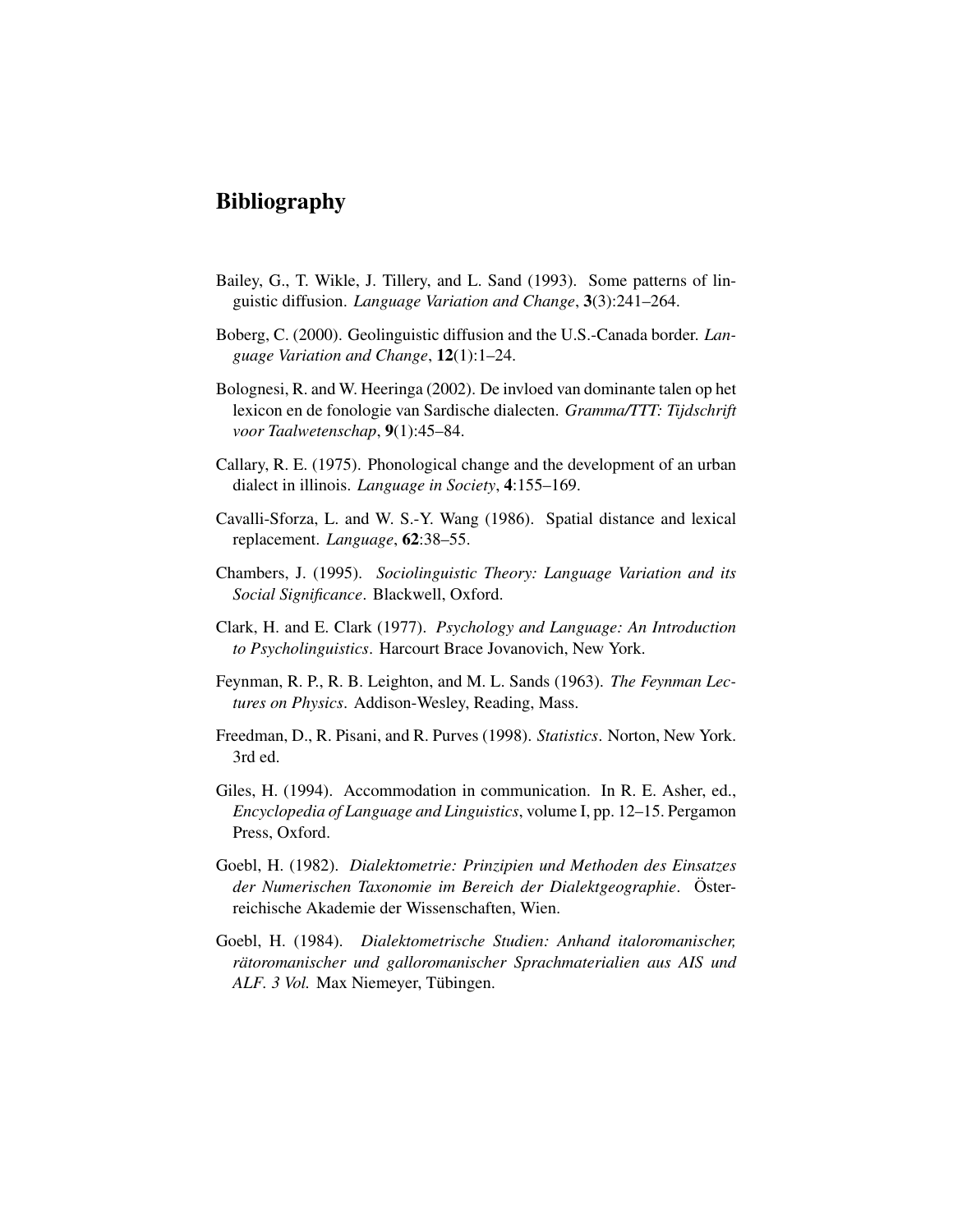#### 32 *BIBLIOGRAPHY*

- <span id="page-35-1"></span>Gooskens, C. (2004). Norwegian dialect distances geographically explained. In B.-L. Gunnarson, L. Bergström, G. Eklund, S. Fridella, L. H. Hansen, A. Karstadt, B. Nordberg, E. Sundgren, and M. Thelander, eds., *Language Variation in Europe. Papers from the Second International Conference on Language Variation in Europe ICLAVE 2, June 12-14, 2003*, pp. 195–206. Uppsala University, Uppsala, Sweden.
- <span id="page-35-5"></span>Gooskens, C. and W. Heeringa (2004). Perceptual evaluation of Levenshtein dialect distance measurements using Norwegian dialect data. *Language Variation and Change*, 16(3):189–207.
- <span id="page-35-4"></span>Heeringa, W. (2004). *Measuring Dialect Pronunciation Differences using Levenshtein Distance*. Ph.D. thesis, Rijksuniversiteit Groningen.
- <span id="page-35-7"></span>Heeringa, W. and C. Gooskens (2003). Norwegian dialect examined perceptually and acoustically. *Computers and the Humanities*, 37(3):293–315.
- <span id="page-35-0"></span>Heeringa, W. and J. Nerbonne (2002). Dialect areas and dialect continua. *Language Variation and Change*, 13(3):375–400.
- <span id="page-35-9"></span>Heeringa, W., J. Nerbonne, and P. Kleiweg (2002). Validating dialect comparison methods. In W. Gaul and G. Ritter, eds., *Proceedings of the 24th Annual Meeting of the Gesellschaft für Klassifikation*, pp. 445–452. Springer, Heidelberg.
- <span id="page-35-3"></span>Horvath, B. M. and R. J. Horvath (2001). A multilocality study of a sound change in progress: The case of /l/ vocalization in New Zealand and Australian English. *Language Variation and Change*, 13(1):37–57.
- <span id="page-35-8"></span>Jobling, M. A., M. E. Hurles, and C. Tyler-Smith (2004). *Human Evolutionary Genetics: Origins, Peoples and Diseases*. Garland, New York.
- <span id="page-35-6"></span>Kessler, B. (1995). Computational dialectology in Irish Gaelic. In *Proc. of the European ACL*, pp. 60–67. Dublin.
- Kretzschmar, W. A., ed. (1994). *Handbook of the Linguistic Atlas of the Middle and South Atlantic States*. The University of Chicago Press, Chicago.
- <span id="page-35-2"></span>Labov, W. (2001). *Principles of Linguistic Change. Vol.2: Social Factors*. Blackwell, Malden, Mass.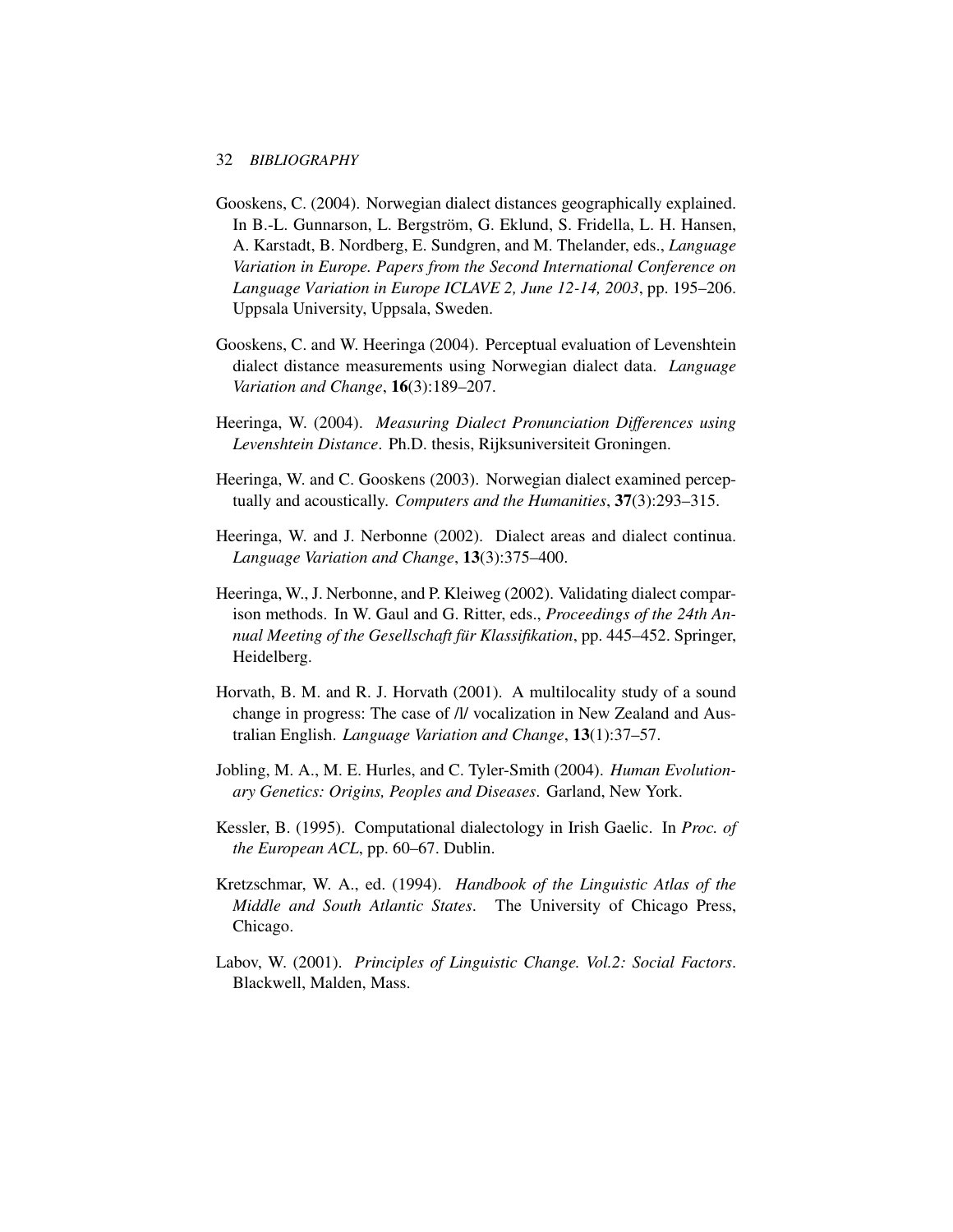- <span id="page-36-3"></span>Lewis, D. K. (1979). Scorekeeping in a language game. *Journal of Philosophical Logic*, 8(3):339–359.
- <span id="page-36-8"></span>Mantel, N. (1967). The detection of disease clustering and a generalized regression approach. *Cancer Research*, 27:209–220.
- <span id="page-36-10"></span>Milroy, J. and L. Milroy (1985). Linguistic change, social network and speaker innovation. *Journal of Linguistics*, 21:339–84.
- <span id="page-36-4"></span>Nerbonne, J., W. Heeringa, and P. Kleiweg (1999). Edit distance and dialect proximity. In D. Sankoff and J. Kruskal, eds., *Time Warps, String Edits and Macromolecules: The Theory and Practice of Sequence Comparison, 2nd ed.*, pp. v–xv. CSLI, Stanford, CA.
- <span id="page-36-5"></span>Nerbonne, J., W. Heeringa, E. van den Hout, P. van der Kooi, S. Otten, and W. van de Vis (1996). Phonetic distance between dutch dialects. In G. Durieux, W. Daelemans, and S. Gillis, eds., *CLIN VI: Proc. from the Sixth CLIN Meeting*, pp. 185–202. Center for Dutch Language and Speech, University of Antwerpen (UIA), Antwerpen. Also avail. as http://www.let.rug.nl/~nerbonne/papers/clin96.pdf.
- <span id="page-36-9"></span>Nerbonne, J. and P. Kleiweg (2006). Toward a dialectological yardstick. *Quantitative Linguistics*, 13. Accepted.
- <span id="page-36-0"></span>Nerbonne, J. and W. Kretzschmar (2003). Introducing computational methods in dialectometry. *Computers and the Humanities*, 37(3):245–255. Special Iss. on Computational Methods in Dialectometry ed. by John Nerbonne and William Kretzschmar, Jr.
- <span id="page-36-6"></span>Nerbonne, J. and C. Siedle (2005). Dialektklassifikation auf der Grundlage aggregierter Ausspracheunterschiede. *Zeitschrift fur Dialektologie und ¨ Linguistik*, 72(2):129–147.
- <span id="page-36-7"></span>Ramaer, J. C. (1931). *Geschiedkundige Atlas van Nederland; Het Koninkrijk der Nederlanden 1815-1931*. Nijhoff, The Hague.
- <span id="page-36-2"></span>Schmidt, J. (1872). *Die Verwandtschaftsverhaltnisse der indogermanischen ¨* Sprachen. Böhlau, Weimar.
- <span id="page-36-1"></span>Seguy, J. (1971). La relation entre la distance spatiale et la distance lexicale. ´ *Revue de Linguistique Romane*, 35:335–357.